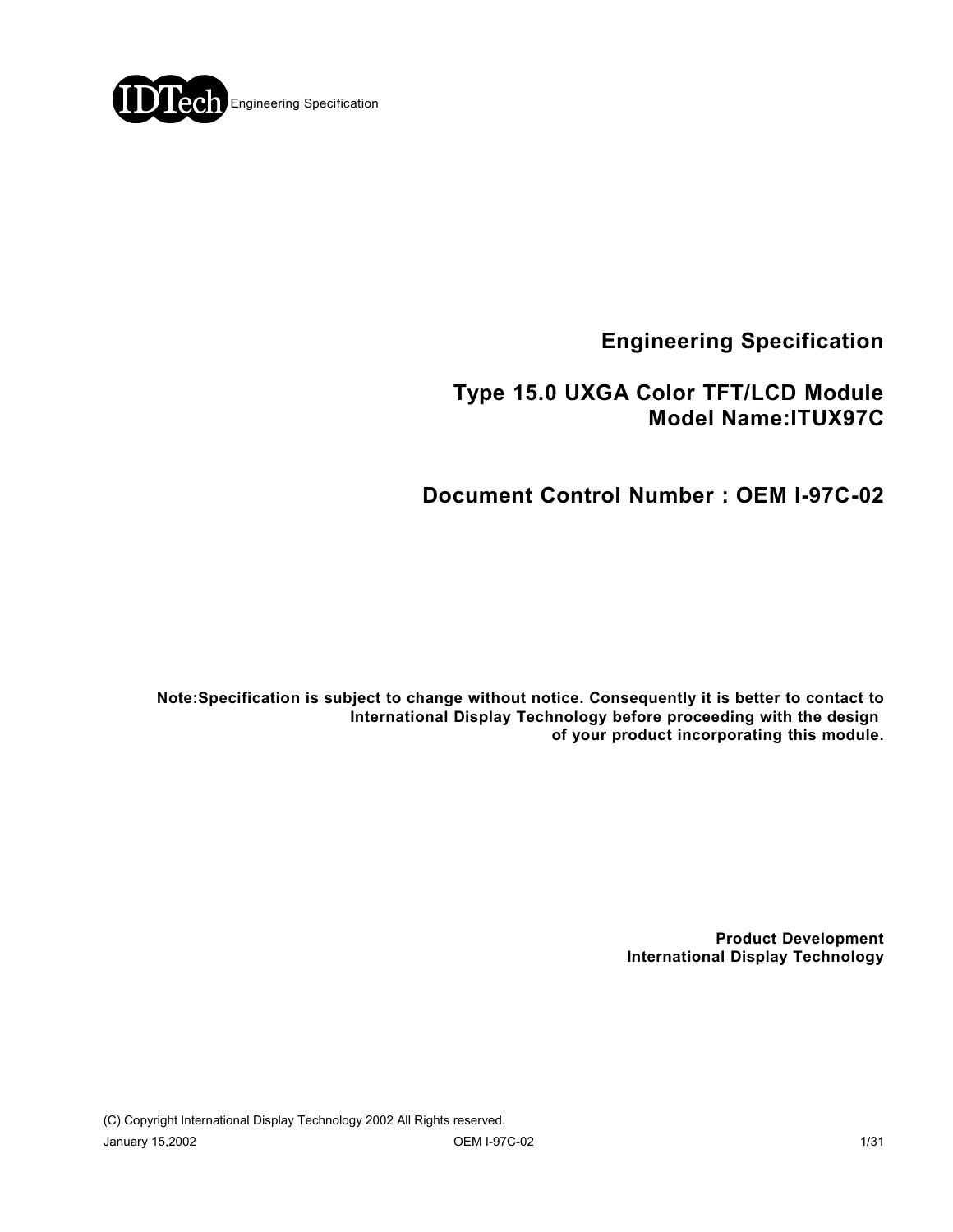

## **i Contents**

- i Contents
- ii Record of Revision
- **1.0 Handling Precautions**
- **2.0 General Description**
- 2.1 Characteristics
- 2.2 Functional Block Diagram
- **3.0 Absolute Maximum Ratings**
- **4.0 Optical Characteristics**
- **5.0 Signal Interface**
- 5.1 Connectors
- 5.2 Interface Signal Connector
- 5.3 Interface Signal Description
- 5.4 Interface Signal Electrical Characteristics
- 5.4.1 Signal Electrical Characteristics for LVDS Receiver
- 5.4.2 LVDS Receiver Internal Circuit
- 5.5 Signal for Lamp connector
- **6.0 Pixel format image**
- **7.0 Parameter guide line for CFL Inverter**
- **8.0 Interface Timings**
- 8.1 Timing Characteristics
- 8.2 Timing Definition
- **9.0 Power Consumption**
- **10.0 Power ON/OFF Sequence**
- **11.0 Mechanical Characteristics**
- **12.0 National Test Lab Requirement**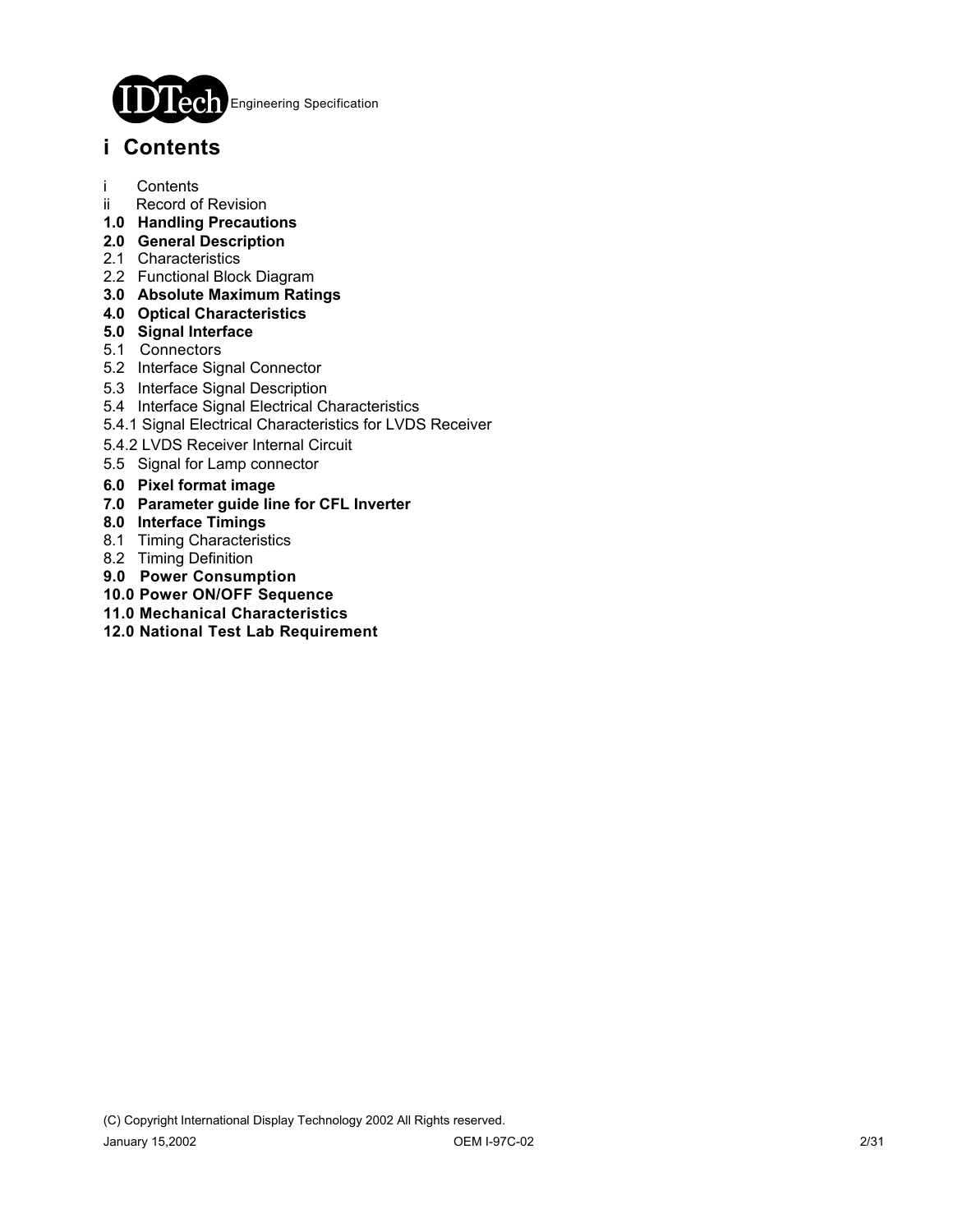

# **ii Record of Revision**

| Date            | Document<br><b>Revision</b> | Page                                              | Summary                                                                                                                                                                                                                                                                                                                  |
|-----------------|-----------------------------|---------------------------------------------------|--------------------------------------------------------------------------------------------------------------------------------------------------------------------------------------------------------------------------------------------------------------------------------------------------------------------------|
| January 10,2001 | OEM97C-01                   | All                                               | First Edition for customer.<br>ITUX97C is based on ITUX97S.<br>The difference is Cable Length only.<br>Cable Length: 125mm                                                                                                                                                                                               |
| May 14,2001     | OEM97C-02                   | 1,5,6,7<br>8<br>11<br>12,13<br>14, 15, 16, 17, 18 | Based on Internal Spec. EC F79475 as of January<br>31.2001.<br>To avoid using "inch" indication.<br>To update Handling Precautions.<br>To update Absolute Maximum Ratings.<br>To update Interface Signal Connector.<br>To update Interface Signal Description.<br>To update Interface Signal Electrical Characteristics. |
| January 15,2002 | <b>OEM I-97C-02</b>         |                                                   | Updated by establishment of the New Company as<br>"International Display Technology".                                                                                                                                                                                                                                    |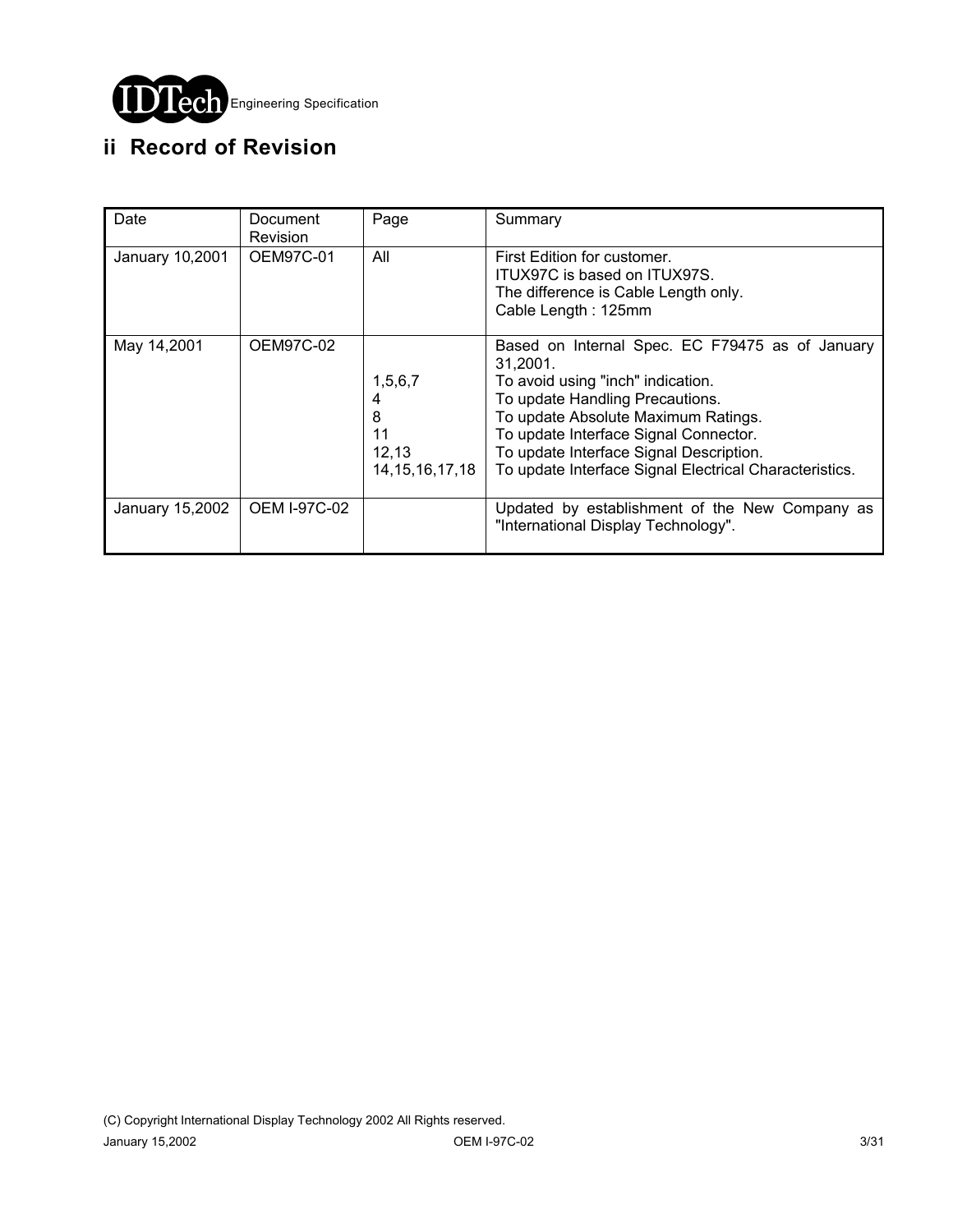

# **1.0 Handling Precautions**

- 1) Since front polarizer is easily damaged, pay attention not to scratch it.
- 2) Be sure to turn off power supply when inserting or disconnecting from input connector.
- 3) Wipe off water drop immediately. Long contact with water may cause discoloration or spots.
- 4) When the panel surface is soiled, wipe it with absorbent cotton or other soft cloth.
- 5) Since the panel is made of glass, it may break or crack if dropped or bumped on hard surface.
- 6) Since CMOS LSI is used in this module, take care of static electricity and insure human earth when handling.
- 7) Do not open nor modify the Module Assembly.
- 8) Do not press the reflector sheet at the back of the module to any directions.
- 9) Do not stick the adhesive tape on the reflector sheet at the back of the LCD module.
- 10) In case if a Module has to be put back into the packing container slot after once it was taken out from the container, do not press the center of the CFL Reflector edge. Instead, press at the far ends of the CFL Reflector edge softly. Otherwise the TFT Module may be damaged.
- 11) At the insertion or removal of the Signal Interface Connector, be sure not to rotate nor tilt the Interface Connector of the TFT Module.
- 12) After installation of the TFT Module into an enclosure ( Notebook PC Bezel, for example), do not twist nor bent the TFT Module even momentary. At designing the enclosure, it should be taken into consideration that no bending/twisting forces are applied to the TFT Module from outside. Otherwise the TFT Module may be damaged.
- 13) The fluorescent lamp in the liquid crystal display (LCD) contains mercury. Do not put it in trash that is disposed of in landfills. Dispose of it as required by local ordinances or regulations.
- 14)Small amount of materials having no flammability grade is used in the LCD module. The LCD module should be supplied by power complied with requirements of Limited Power Source (2.11, IEC60950 or UL1950), or be applied exemption conditions of flammability requirements (4.4.3.3, IEC60950 or UL1950) in an end product.
- 15)The LCD module is designed so that the CFL in it is supplied by Limited Current Circuit

(2.4, IEC60950 or UL1950). Do not connect the CFL in Hazardous Voltage Circuit.

- The information contained herein is presented only as a guide for the applications of our products. No responsibility is assumed by International Display Technology for any infringements of patents or other right of the third partied which may result from its use. No license is granted by implication or otherwise under any patent or patent rights of International Display Technology or others. .
- The information contained herein may be changed without prior notice. It is therefore advisable to contact International Display Technology before proceeding with the design of equipment incorporating this product. .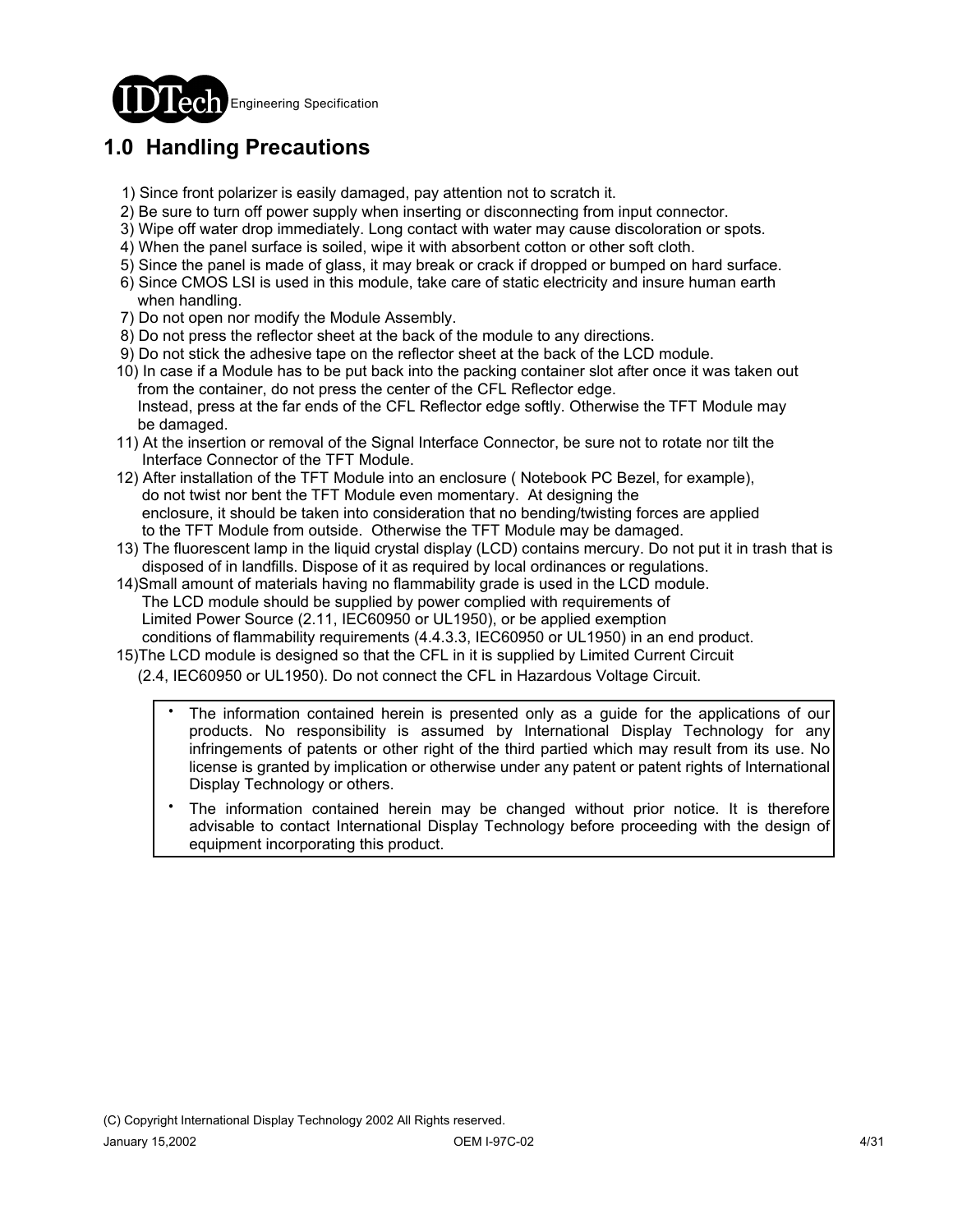

### **2.0 General Description**

This specification applies to the Type 15.0 Color TFT/LCD Module 'ITUX97C'.

This module is designed for a display unit of notebook style personal computer.

The screen format and electrical interface are intended to support the UXGA(1600(H) x 1200(V)) screen. Support color is native 262K colors(RGB 6-bit data driver).

All input signals are LVDS(Low Voltage Differential Signaling) interface compatible.

This module does not contain an inverter card for backlight.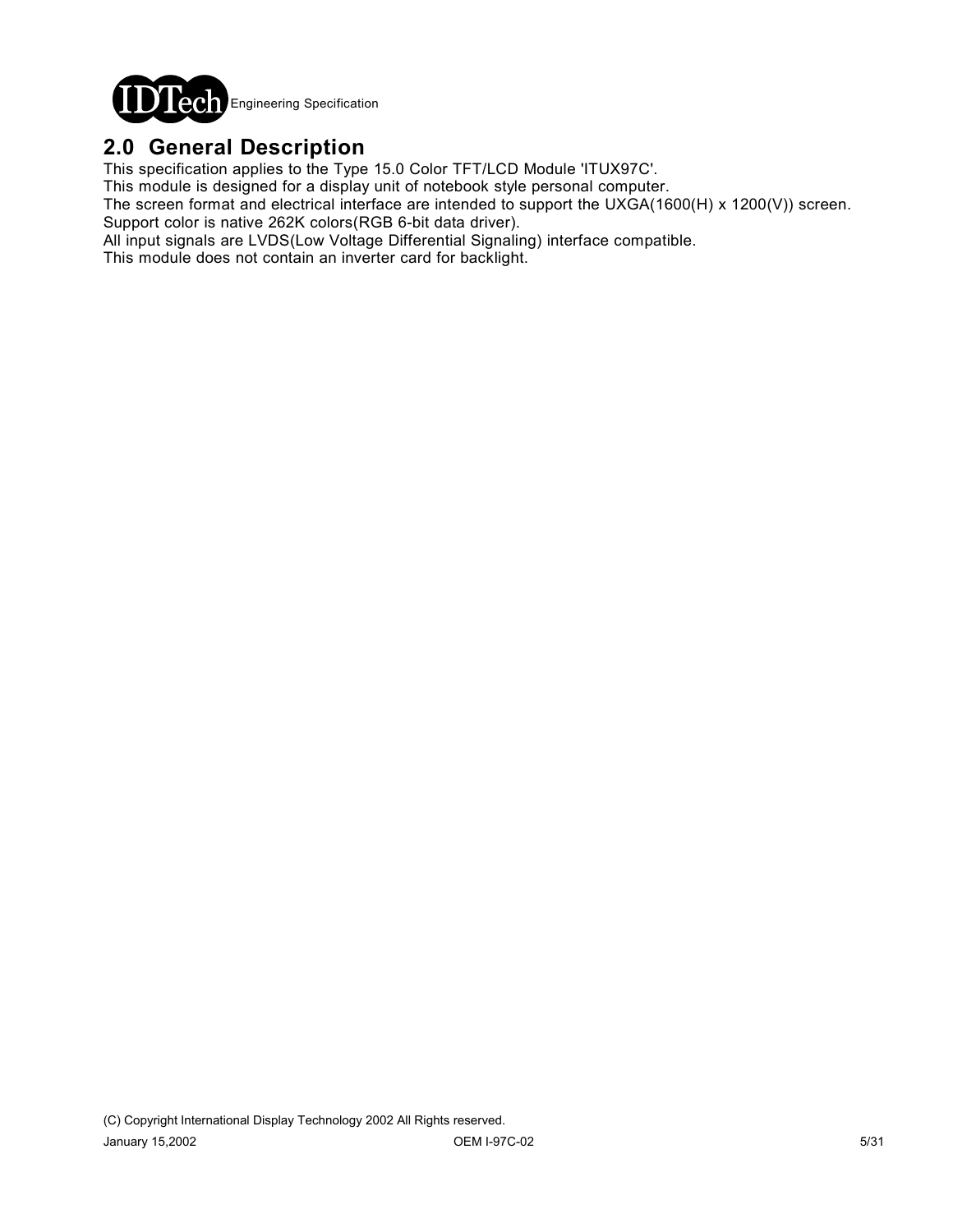

### **2.1 Characteristics**

The following items are characteristics summary on the table under 25 degree C condition:

| <b>CHARACTERISTICS ITEMS</b>                                                                                                    | <b>SPECIFICATIONS</b>                                                               |  |  |  |
|---------------------------------------------------------------------------------------------------------------------------------|-------------------------------------------------------------------------------------|--|--|--|
| Screen Diagonal [mm]                                                                                                            | 381(15.0")                                                                          |  |  |  |
| Pixels H x V                                                                                                                    | 1600(x3) x 1200                                                                     |  |  |  |
| Active Area [mm]                                                                                                                | $304.8(H) \times 228.6(V)$                                                          |  |  |  |
| Pixel Pitch [mm]                                                                                                                | 0.1905(per one triad) x 0.1905                                                      |  |  |  |
| <b>Pixel Arrangement</b>                                                                                                        | R, G, B Vertical Stripe                                                             |  |  |  |
| Weight [grams]                                                                                                                  | 650Typ. 685Max.                                                                     |  |  |  |
| Physical Size [mm]                                                                                                              | 317.3(W) x 242.0(H) x 6.7(D) typ.7.0(D)Max.                                         |  |  |  |
| Display Mode                                                                                                                    | Normally White                                                                      |  |  |  |
| <b>Support Color</b>                                                                                                            | Native 262K colors(RGB 6-bit data driver)                                           |  |  |  |
| White Luminance [cd/m <sup>2</sup> ]<br>Design Point 1:(ICFL=3.5mA)<br>Design Point 2:(ICFL=6.5mA)                              | 90 Typ(center) 85 Typ(5 points average)<br>150 Typ(center)140 Typ(5 points average) |  |  |  |
| <b>Contrast Ratio</b>                                                                                                           | 200: 1 Typ.                                                                         |  |  |  |
| Optical Rise Time/Fall Time [msec]                                                                                              | 30Typ., 50 Max.                                                                     |  |  |  |
| Nominal Input Voltage VDD [Volt]                                                                                                | $+3.3$ Typ.                                                                         |  |  |  |
| Power Consumption [Watt](VDD Line)                                                                                              | 2.4 Typ., 3.4 MAX.                                                                  |  |  |  |
| Lamp Power Consumption [Watt]<br>(VCFL Line)<br>Design Point 1:(ICFL=3.5mA)<br>Design Point 2:(ICFL=6.5mA)                      | 2.7Typ., (W/o inverter loss)<br>4.4Typ., (W/o inverter loss)                        |  |  |  |
| <b>Typical Power Consumption [Watt]</b><br>(VDD Line + VCFL Line)<br>Design Point 1:(ICFL=3.5mA)<br>Design Point 2:(ICFL=6.5mA) | 5.1Typ.6.1MAX, (W/o inverter loss)<br>6.8Typ.8.1MAX, (W/o inverter loss)            |  |  |  |
| <b>Electrical Interface</b>                                                                                                     | 8 pairs LVDS(Even/Odd R/G/B Data(6bit), 3sync signals, Clock)                       |  |  |  |
| Temperature Range [degree C]<br>Operating<br>Storage (Shipping)                                                                 | $0 to +50$<br>$-20$ to $+60$                                                        |  |  |  |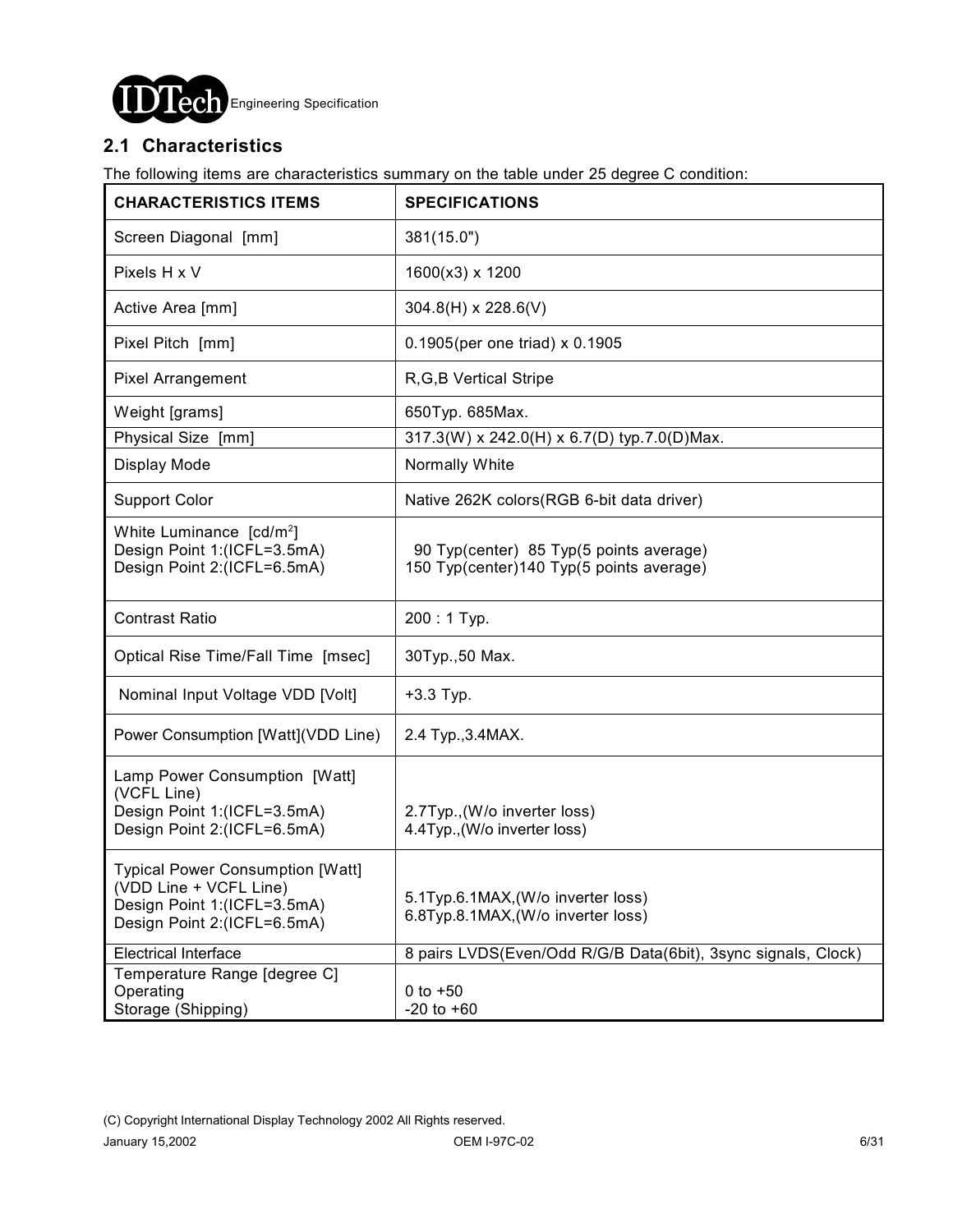

### **2.2 Functional Block Diagram**

The following diagram shows the functional block of the Type 15.0 Color TFT/LCD Module. The first LVDS port transmits even pixels while the second LVDS port transmits odd pixels.

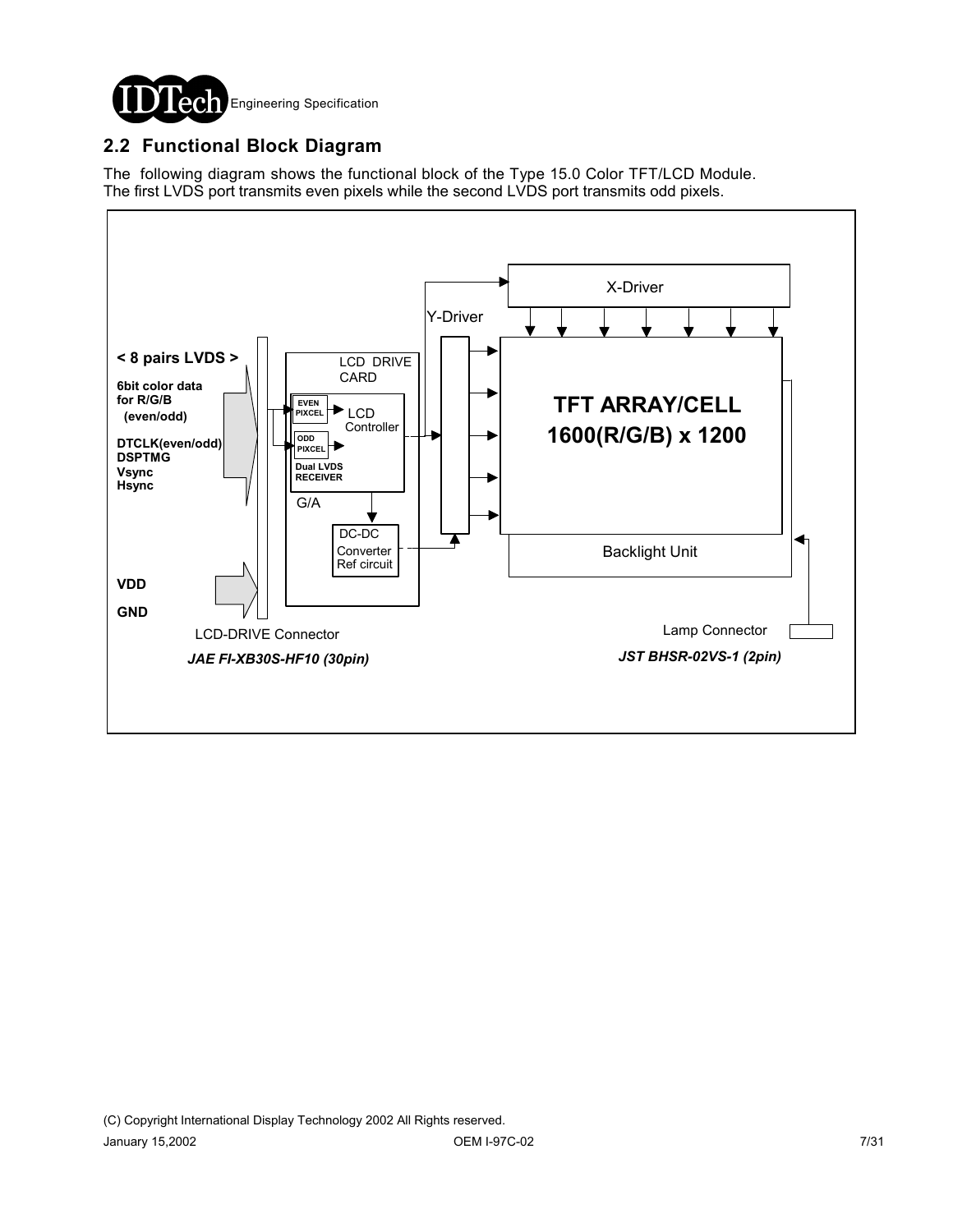

## **3.0 Absolute Maximum Ratings**

Absolute maximum ratings of the module is as follows :

| <b>Item</b>                        | Symbol                                         | Min                      | <b>Max</b>    | <b>Unit</b> | <b>Conditions</b> |
|------------------------------------|------------------------------------------------|--------------------------|---------------|-------------|-------------------|
| Logic/LCD Drive Voltage            | <b>VDD</b>                                     | $-0.3$                   | $+4.0$        | V           |                   |
| Input Signal Voltage               | <b>VIN</b>                                     | $-0.3$                   | $VDD+0.3$     | $\vee$      |                   |
| <b>CFL Ignition Voltage</b>        | Vs                                             | $\overline{\phantom{a}}$ | $+1,600$      | Vrms        | Note 2            |
| <b>CFL Current</b>                 | <b>ICFL</b>                                    | $\overline{\phantom{a}}$ | 7             | mAms        |                   |
| <b>CFL Peak Inrush Current</b>     | <b>ICFLP</b><br>20<br>$\overline{\phantom{a}}$ |                          | mA            |             |                   |
| <b>Operating Temperature</b>       | <b>TOP</b>                                     | $\mathbf 0$              | $+50$         | deg.C       | Note 1            |
| <b>Operating Relative Humidity</b> | <b>HOP</b>                                     | 8                        | 95            | %RH         | Note 1            |
| Storage Temperature                | <b>TST</b>                                     | $-20$                    | +60           | deg.C       | Note 1            |
| <b>Storage Relative Humidity</b>   | <b>HST</b>                                     | 5                        | 95            | %RH         | Note 1            |
| Vibration                          |                                                |                          | 1.5<br>10-200 | G<br>Hz     |                   |
| Shock                              |                                                |                          | 50<br>18      | G<br>ms     | Rectangle wave    |

**Note 1 : Maximum Wet-Bulb should be 39 degree C and No condensation**.

**Note 2 : Duration : 50msec Max. Ta=0 degree C**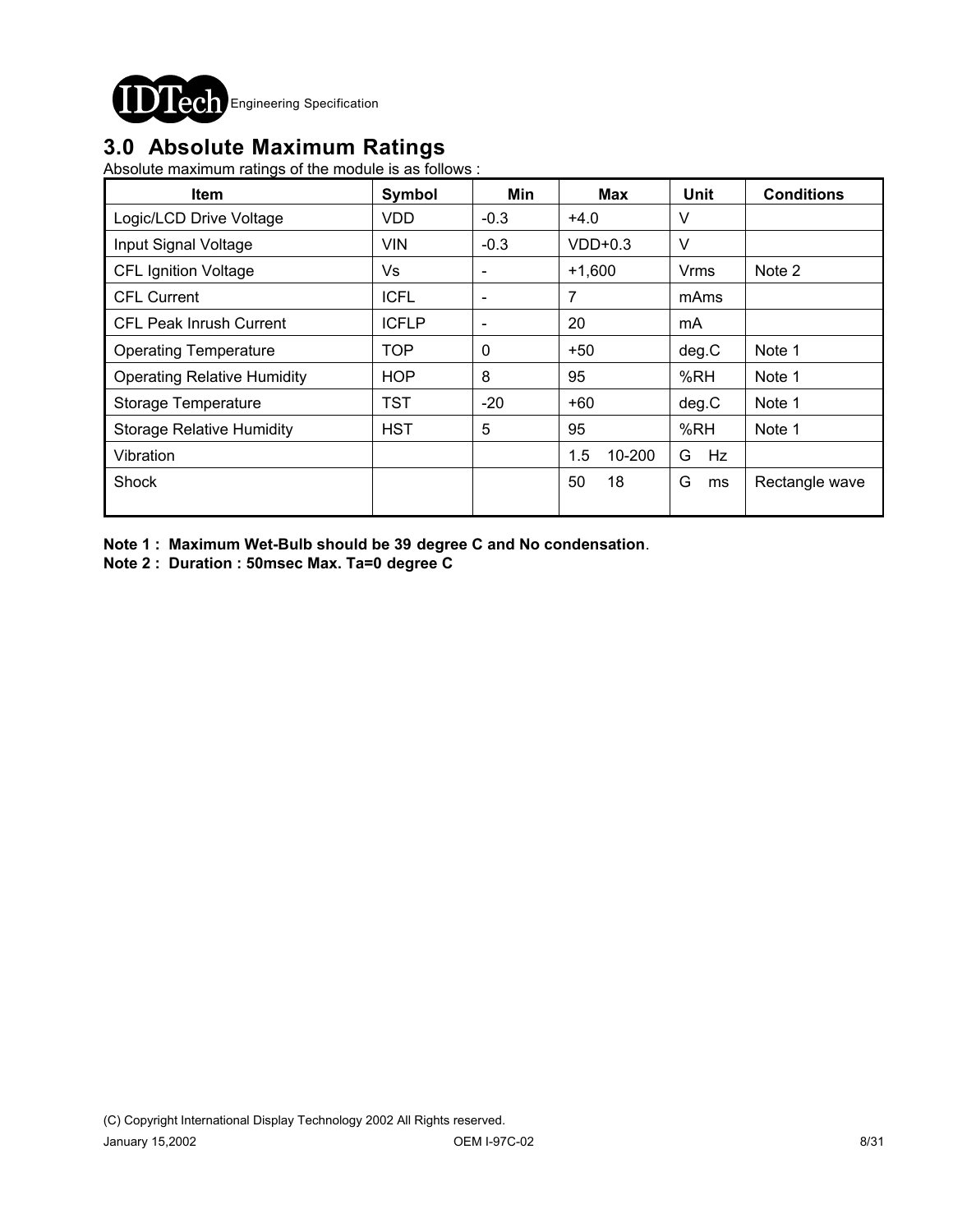

# **4.0 Optical Characteristics**

The optical characteristics are measured under stable conditions as follows under 25 degree C condition:

| Item                                                | Conditions                                     | Specification                                       |                              |
|-----------------------------------------------------|------------------------------------------------|-----------------------------------------------------|------------------------------|
|                                                     |                                                | Typ.                                                | Note                         |
| <b>Viewing Angle</b><br>(Degrees)                   | Horizontal<br>(Right)<br>$K \geq 10$<br>(Left) | 40<br>40                                            |                              |
| K:Contrast Ratio                                    | Vertical<br>(Upper)<br>$K \geq 10$<br>(Lower)  | 15<br>30                                            |                              |
| Contrast ratio                                      |                                                | 200                                                 |                              |
| Response Time                                       | Rising                                         | 30                                                  | 50Max                        |
| (ms)                                                | Falling                                        | 30                                                  | 50Max                        |
| Color                                               | Red<br>$\mathsf{x}$                            | 0.569                                               |                              |
| Chromaticity                                        | Red<br>y                                       | 0.332                                               | $\overline{\phantom{0}}$     |
| (CIE)                                               | Green<br>$\pmb{\times}$                        | 0.312                                               |                              |
|                                                     | Green<br>y                                     | 0.544                                               | $\qquad \qquad \blacksquare$ |
|                                                     | <b>Blue</b><br>$\mathsf{x}$                    | 0.149                                               | $\qquad \qquad \blacksquare$ |
|                                                     | <b>Blue</b><br>y                               | 0.132                                               |                              |
|                                                     | White<br>X                                     | 0.313                                               | $\qquad \qquad \blacksquare$ |
|                                                     | White<br>У                                     | 0.329                                               |                              |
| White Luminance (cd/m <sup>2</sup> )<br>ICFL 6.5 mA |                                                | 150Typ.<br>Center<br>140Typ.<br>5 points<br>average |                              |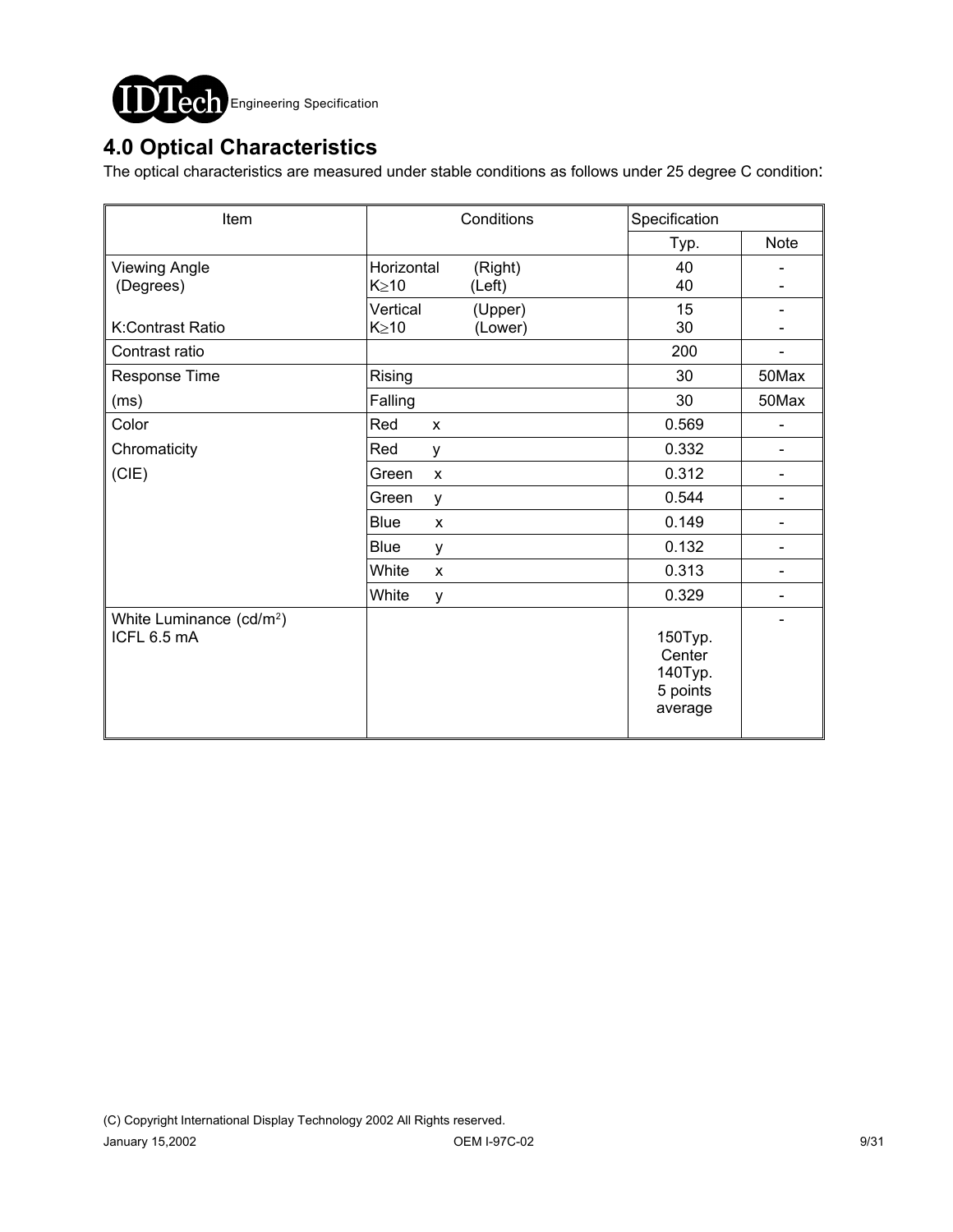

# **5.0 Signal Interface**

### **5.1 Connectors**

Physical interface is described as for the connector on module.

These connectors are capable of accommodating the following signals and will be following components.

| Connector Name / Designation | For Signal Connector |
|------------------------------|----------------------|
| Manufacturer                 | JAE.                 |
| Type / Part Number           | FI-XB30S-HF10        |
| Mating Type / Part Number    | FI-X30M              |

| Connector Name / Designation | For Lamp Connector |
|------------------------------|--------------------|
| Manufacturer                 | JST                |
| Type / Part Number           | <b>BHSR-02VS-1</b> |
| Mating Type / Part Number    | SM02B-BHSS-1       |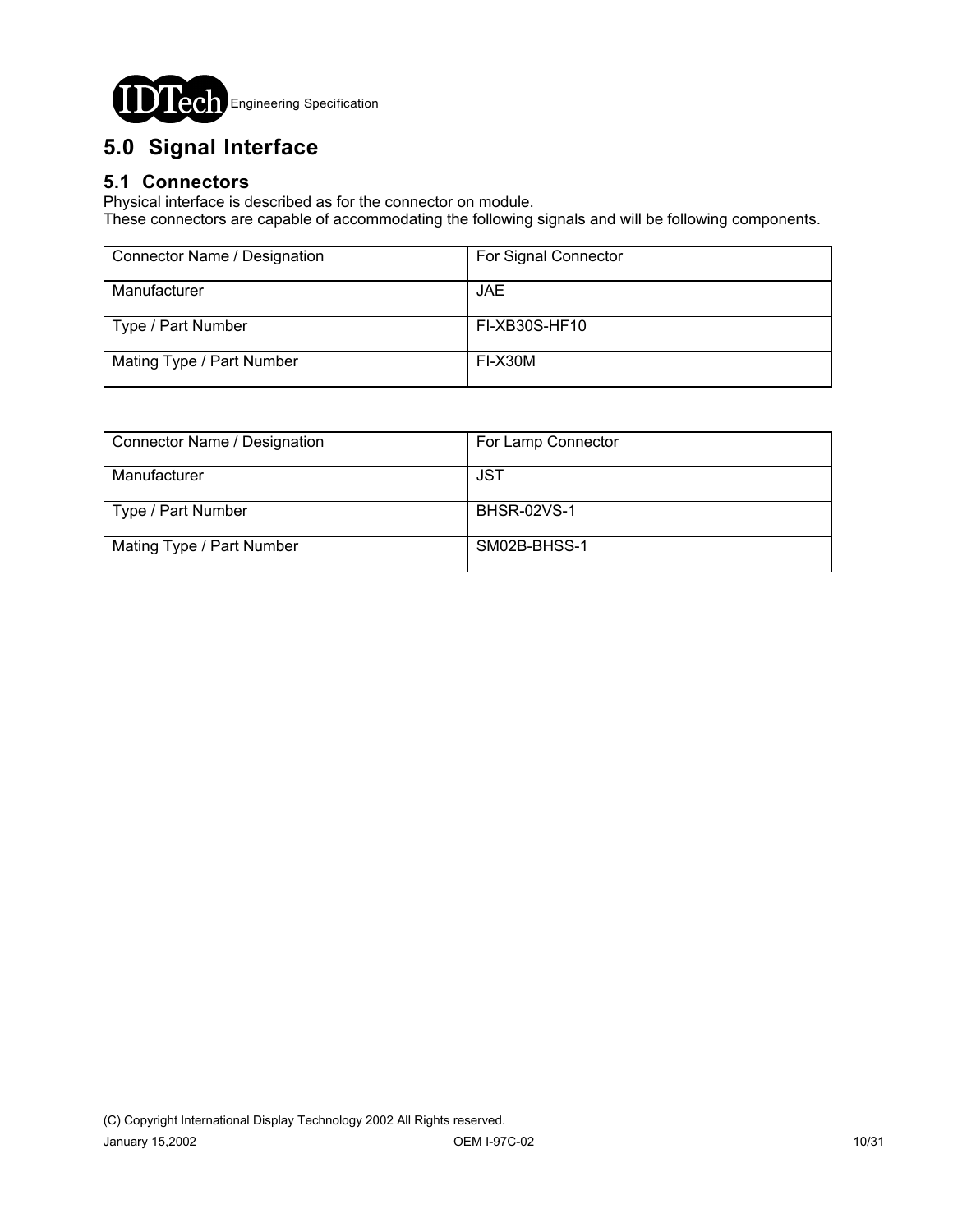

### **5.2 Interface Signal Connector**

| Pin $#$        | Signal Name                      | Pin# | Signal Name |
|----------------|----------------------------------|------|-------------|
| 1              | FG (GND)                         | 17   | <b>GND</b>  |
| $\overline{2}$ | <b>GND</b>                       | 18   | ReCLKIN-    |
| 3              | <b>VDD</b>                       | 19   | ReCLKIN+    |
| 4              | VDD.                             | 20   | <b>GND</b>  |
| 5              | $V_{EEDID}$ (Note 2,3)           | 21   | RoIN0-      |
| 6              | Reserved (Note 1)                | 22   | RoIN0+      |
| $\overline{7}$ | CLK <sub>EEDID</sub> (Note 2,4)  | 23   | <b>GND</b>  |
| 8              | Data <sub>EEDID</sub> (Note 2,4) | 24   | RoIN1-      |
| 9              | ReIN0-                           | 25   | RoIN1+      |
| 10             | ReIN0+                           | 26   | <b>GND</b>  |
| 11             | <b>GND</b>                       | 27   | RoIN2-      |
| 12             | ReIN1-                           | 28   | RoIN2+      |
| 13             | ReIN1+                           | 29   | <b>GND</b>  |
| 14             | <b>GND</b>                       | 30   | RoCLKIN-    |
| 15             | ReIN2-                           | 31   | RoCLKIN+    |
| 16             | ReIN <sub>2</sub> +              | 32   | FG (GND)    |

Note:

1. 'Reserved' pins are not allowed to connect any other line.

2. This LCD Module complies with "VESA ENHANCED EXTENDED DISPLAY IDENTIFICATION DATA STANDARD Release A, Revision 1" and supports "EEDID version 1.3".

3. V<sub>EEDID</sub> power source shall be the limited current circuit which has not exceeding 1A. (Reference Document : "Enhanced Display Data Channel (E-DDCTM) Proposed Standard", VESA)

4. Both CLK<sub>EEDID</sub> line and DATA<sub>EEDID</sub> line are pulled up with 10k ohm resistor to V<sub>EEDID</sub> power source line at LCD panel, respectively.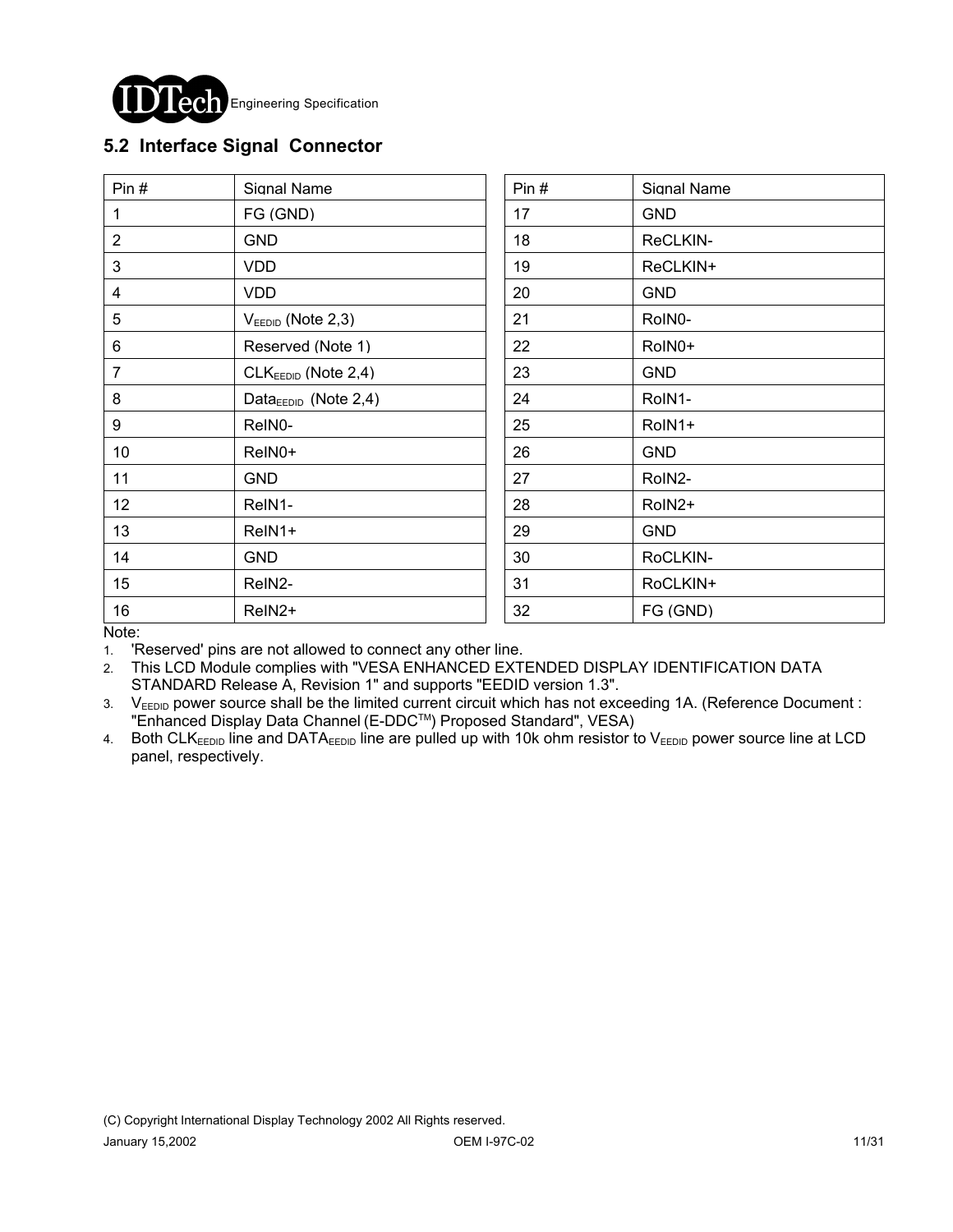

### **5.3 Interface Signal Description**

The module uses a pair of LVDS receiver. LVDS is a differential signal technology for LCD interface and high speed data transfer device. Transmitter shall be a negative edge sampling type.

| PIN<br>#                | <b>SIGNAL</b><br><b>NAME</b> | Description                                                              |
|-------------------------|------------------------------|--------------------------------------------------------------------------|
| $\mathbf{1}$            | FG                           | Frame Ground                                                             |
| $\overline{2}$          | <b>GND</b>                   |                                                                          |
| $\overline{3}$          | <b>VDD</b>                   | Ground                                                                   |
|                         |                              | +3.3V Power Supply                                                       |
| $\overline{\mathbf{4}}$ | <b>VDD</b>                   | +3.3V Power Supply                                                       |
| $\overline{5}$          | VEEDID                       | EEDID 3.3V Power Supply                                                  |
| $\overline{6}$          | Reserved                     | Reserved                                                                 |
| $\overline{7}$          | CLK <sub>EEDID</sub>         | <b>EEDID Clock</b>                                                       |
| $\bf 8$                 | Data <sub>EDID</sub>         | <b>EEDID Data</b>                                                        |
| $\boldsymbol{9}$        | ReIN0-                       | Negative LVDS differential data input (Even R0-R5, G0)                   |
| 10                      | ReIN0+                       | Positive LVDS differential data input (Even R0-R5, G0)                   |
| 11                      | <b>GND</b>                   | Ground                                                                   |
| $\overline{12}$         | ReIN1-                       | Negative LVDS differential data input (Even G1-G5, B0-B1)                |
| $\overline{13}$         | ReIN1+                       | Positive LVDS differential data input (Even G1-G5, B0-B1)                |
| $\overline{14}$         | <b>GND</b>                   | Ground                                                                   |
| 15                      | ReIN <sub>2</sub> -          | Negative LVDS differential data input (Even B2-B5, HSYNC, VSYNC, DSPTMG) |
| $\overline{16}$         | $\overline{Re}$ IN2+         | Positive LVDS differential data input (Even B2-B5, HSYNC, VSYNC, DSPTMG) |
| $\overline{17}$         | <b>GND</b>                   | Ground                                                                   |
| 18                      | ReCLKIN-                     | Negative LVDS differential clock input (Even)                            |
| $\overline{19}$         | ReCLKIN+                     | Positive LVDS differential clock input (Even)                            |
| $\overline{20}$         | <b>GND</b>                   | Ground                                                                   |
| $\overline{21}$         | RoIN0-                       | Negative LVDS differential data input (Odd R0-R5, G0)                    |
| 22                      | RoIN0+                       | Positive LVDS differential data input (Odd R0-R5, G0)                    |
| 23                      | <b>GND</b>                   | Ground                                                                   |
| 24                      | RoIN1-                       | Negative LVDS differential data input (Odd G1-G5, B0-B1)                 |
| 25                      | RoIN1+                       | Positive LVDS differential data input (Odd G1-G5, B0-B1)                 |
| 26                      | <b>GND</b>                   | Ground                                                                   |
| 27                      | RoIN2-                       | Negative LVDS differential data input (Odd B2-B5)                        |
| 28                      | RoIN2+                       | Positive LVDS differential data input (Odd B2-B5)                        |
| 29                      | <b>GND</b>                   | Ground                                                                   |
| 30                      | RoCLKIN-                     | Negative LVDS differential clock input (Odd)                             |
| 31                      | RoCLKIN+                     | Positive LVDS differential clock input (Odd)                             |
| 32                      | FG                           | <b>Frame Ground</b>                                                      |

#### Note:

1. Input signals of odd and even clock shall be the same timing.

- 2. The module uses a 100ohm resistor between positive and negative data lines of each receiver input.
- 3. Even: First Pixel , Odd: Second Pixel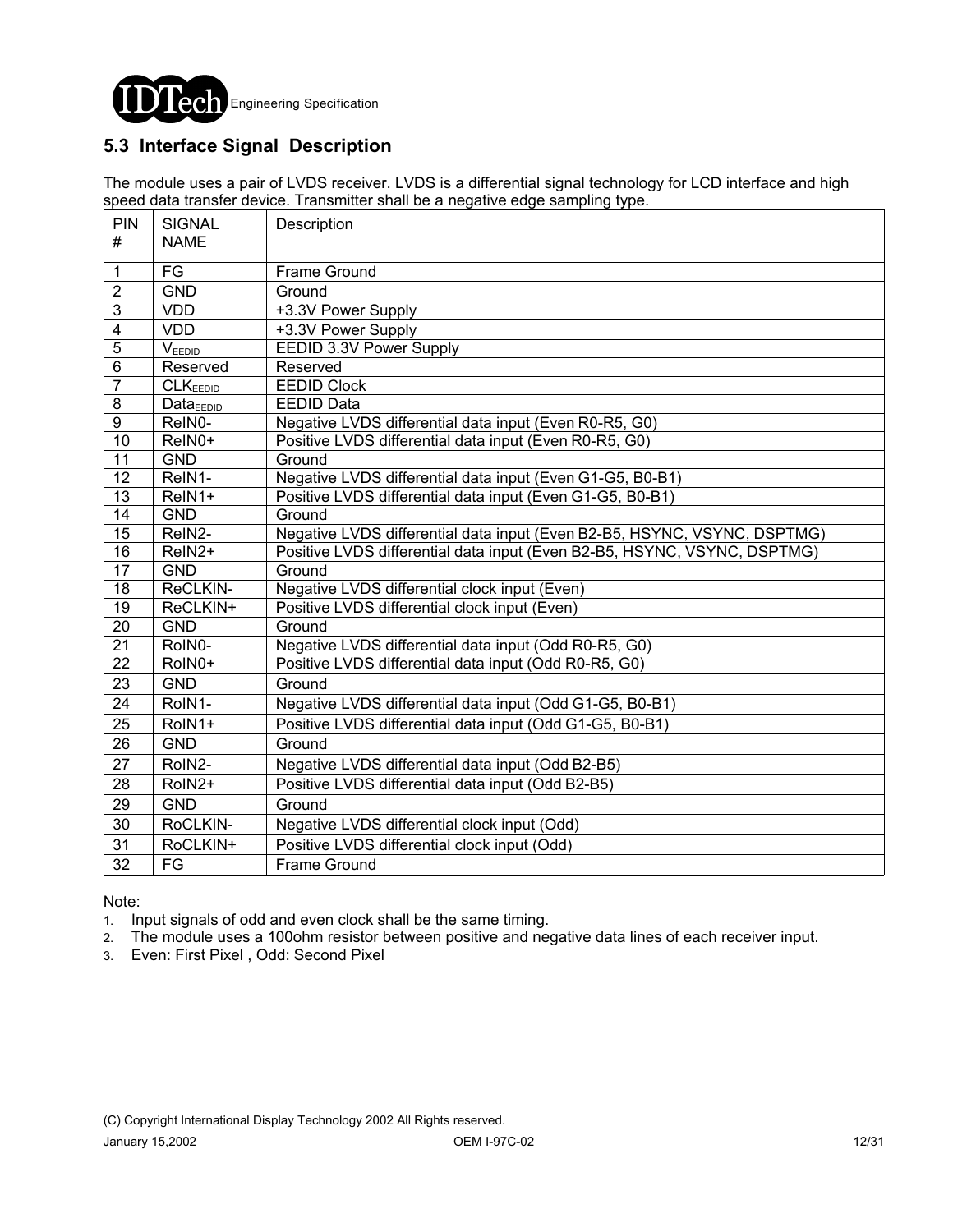

| <b>SIGNAL NAME</b>                                                                                                                             | Description                                                                                                                                                                           |
|------------------------------------------------------------------------------------------------------------------------------------------------|---------------------------------------------------------------------------------------------------------------------------------------------------------------------------------------|
| +RED 5 (ER5/OR5)<br>+RED 4 (ER4/OR4)<br>+RED 3 (ER3/OR3)<br>+RED 2 (ER2/OR2)<br>+RED 1 (ER1/OR1)<br>+RED 0 (ER0/OR0)<br>(EVEN/ODD)             | RED Data 5 (MSB)<br>RED Data 4<br>RED Data 3<br>RED Data 2<br>RED Data 1<br>RED Data 0 (LSB)<br>Red-pixel Data: Each red pixel's brightness data consists of these 6 bits pixel data. |
| +GREEN 5 (EG5/OG5)<br>+GREEN 4 (EG4/OG4)<br>+GREEN 3 (EG3/OG3)<br>+GREEN 2 (EG2/OG2)<br>+GREEN 1 (EG1/OG1)<br>+GREEN 0 (EG0/OG0)<br>(EVEN/ODD) | <b>GREEN Data 5 (MSB)</b><br><b>GREEN Data 4</b><br><b>GREEN Data 3</b><br><b>GREEN Data 2</b><br><b>GREEN Data 1</b><br>GREEN Data 0 (LSB)                                           |
|                                                                                                                                                | Green-pixel Data: Each green pixel's brightness data consists of these 6 bits pixel<br>data.                                                                                          |
| +BLUE 5 (EB5/OB5)<br>+BLUE 4 (EB4/OB4)<br>+BLUE 3 (EB3/OB3)<br>+BLUE 2 (EB2/OB2)<br>+BLUE 1 (EB1/OB1)<br>+BLUE 0 (EB0/OB0)<br>(EVEN/ODD)       | BLUE Data 5 (MSB)<br><b>BLUE Data 4</b><br><b>BLUE Data 3</b><br><b>BLUE Data 2</b><br><b>BLUE Data 1</b><br>BLUE Data 0 (LSB)                                                        |
|                                                                                                                                                | Blue-pixel Data: Each blue pixel's brightness data consists of these 6 bits pixel<br>data.                                                                                            |
| <b>DTCLK</b>                                                                                                                                   | Data Clock: The typical frequency is 81MHz.                                                                                                                                           |
| (EVEN/ODD)                                                                                                                                     | The signal is used to strobe the pixel +data and the +DSPTMG                                                                                                                          |
| +DSPTMG (DSP)<br>VSYNC (V-S)                                                                                                                   | When the signal is high, the pixel data shall be valid to be displayed.<br>Vertical Sync: This signal is synchronized with DTCLK. Both active high/low signals<br>are acceptable.     |
| HSYNC (H-S)                                                                                                                                    | Horizontal Sync: This signal is synchronized with DTCLK. Both active high/low<br>signals are acceptable.                                                                              |
| <b>VDD</b>                                                                                                                                     | Power Supply                                                                                                                                                                          |
| <b>GND</b>                                                                                                                                     | Ground                                                                                                                                                                                |
| VEEDID                                                                                                                                         | EEDID 3.3V Power Supply                                                                                                                                                               |
| <b>CLKEDID</b>                                                                                                                                 | <b>EEDID Clock</b>                                                                                                                                                                    |
| DataEEDID                                                                                                                                      | <b>EEDID Data</b>                                                                                                                                                                     |

Note: Output signals except V<sub>EEDID</sub>, CLK<sub>EEDID</sub> and Data<sub>EEDID</sub> from any system shall be Hi-Z state when VDD is off.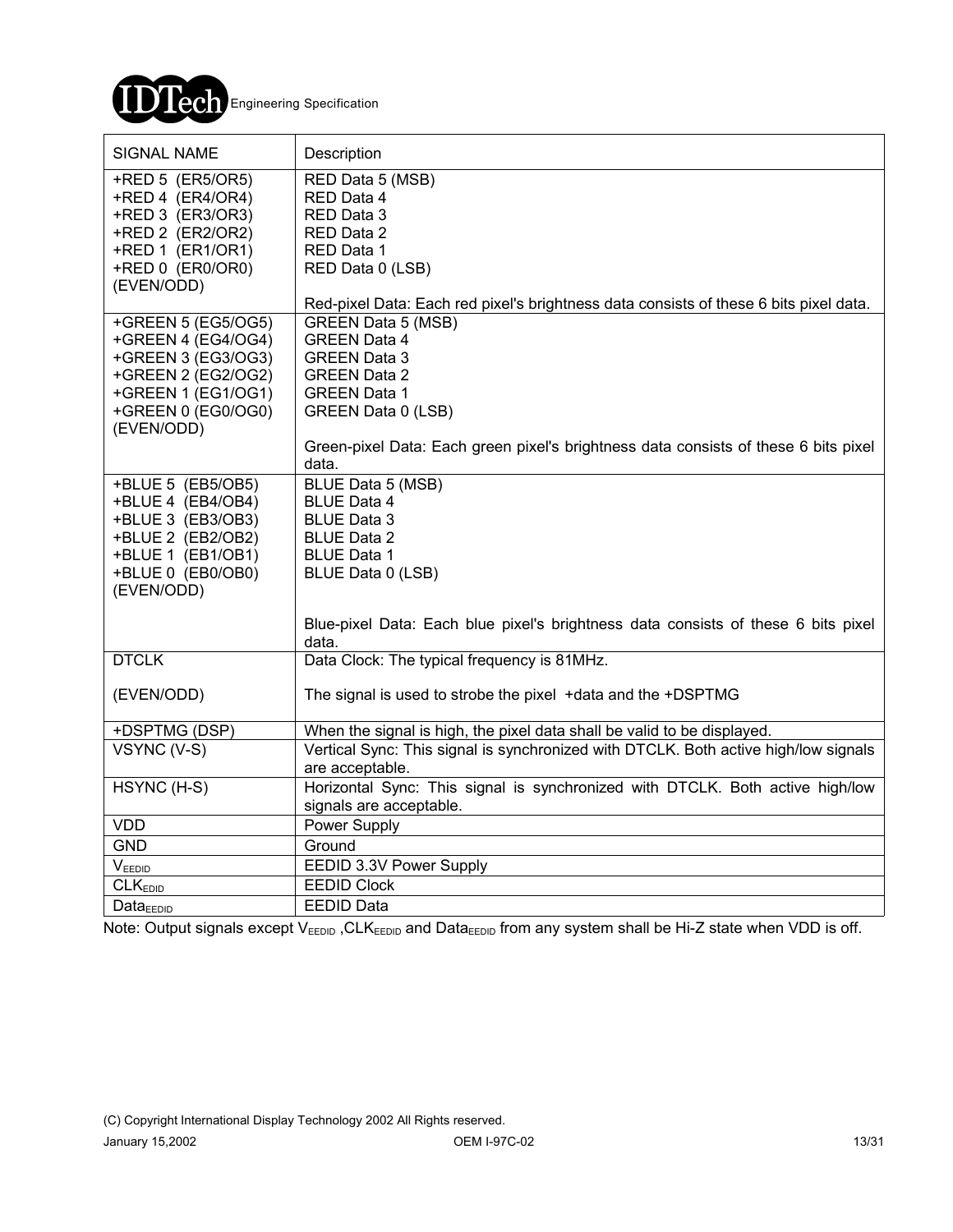

### **5.4 Interface Signal Electrical Characteristics**

### **5.4.1 Signal Electrical Characteristics for LVDS Receiver**

#### Electrical Characteristics

| Parameter                            | Symbol | Min                              | Max                     | unit |
|--------------------------------------|--------|----------------------------------|-------------------------|------|
| Differential Input High Threshold    | Vth    |                                  | $+100$                  | [mV] |
| Differential Input Low Threshold     | Vtl    | $-100$                           |                         | [mV] |
| Magnitude Differential Input Voltage | Vid    | 100                              | 600                     | [mV] |
| Common Mode Input Voltage            | Vic    | $0.825 + \frac{ \text{Vid} }{2}$ | 2.4 - $\frac{ Vid }{2}$ | וען  |
| Common Mode Voltage Offset           | AVcm   | -50                              | $+50$                   | [mV] |

Note: Input signals shall be low or Hi-Z state when VDD is off.



Voltage Definitions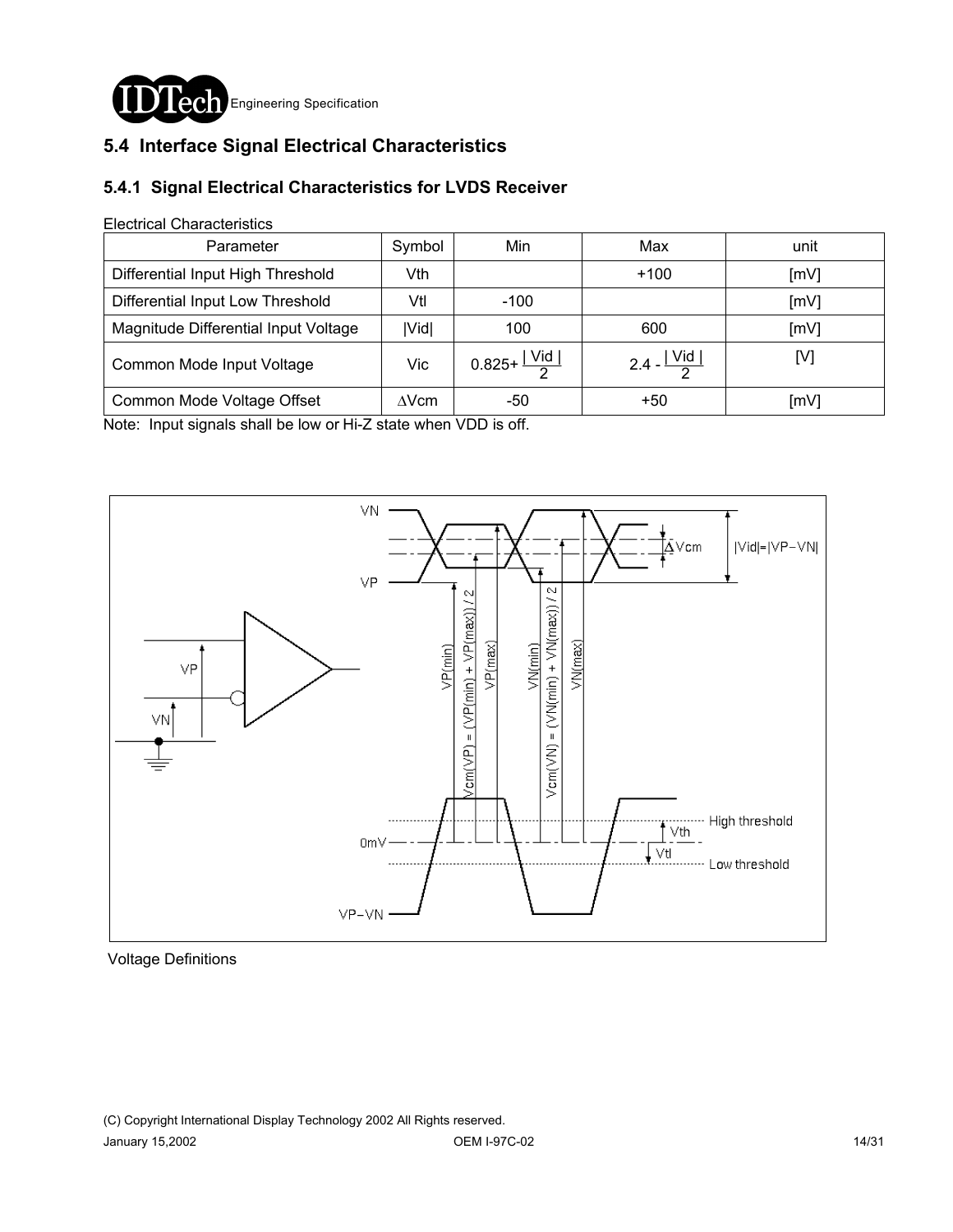

#### Switching Characteristics

| Parameter                   | Symbol | Min  | Typ  | Max  | Unit      | Conditions                     |
|-----------------------------|--------|------|------|------|-----------|--------------------------------|
| Clock Frequency (UXGA)      | fc     | 75.0 | 81.0 | 83.0 | MHz       |                                |
| Clock Frequency (UXGA FPT)  | fc     | 61.0 | 66.4 | 69.0 | MHz       |                                |
| Cycle Time (UXGA)           | tc     | 12.0 | 12.3 | 13.3 | ns        |                                |
| Cycle Time (UXGA FPT)       | tc     | 14.5 | 15.1 | 16.4 | ns        |                                |
| Data Setup Time (UXGA)      | Tsu    | 500  |      |      | ps        | $fc = 81.0 MHz$ ,              |
| Data Setup Time (UXGA FPT)  | Tsu    | 600  |      |      | ps        | $\text{jitter} < 50 \text{ps}$ |
| Data Hold Time (UXGA)       | Thd    | 500  |      |      | ps        | $fc = 66.4$ MHz,               |
| Data Hold Time (UXGA FPT)   | Thd    | 600  |      |      | <b>ps</b> | $\text{jitter} < 50 \text{ps}$ |
| Cycle modulation rate(Note) | tCJavg |      |      | 20   | ps/clk    |                                |

**Note:** This specification defines maximum average cycle modulation rate in peak-to-peak transition within any 100 clock cycles. This specification is applied only if input clock peak jitter within any 100 clock cycles is greater than 300ps.



Timing Definition (Even)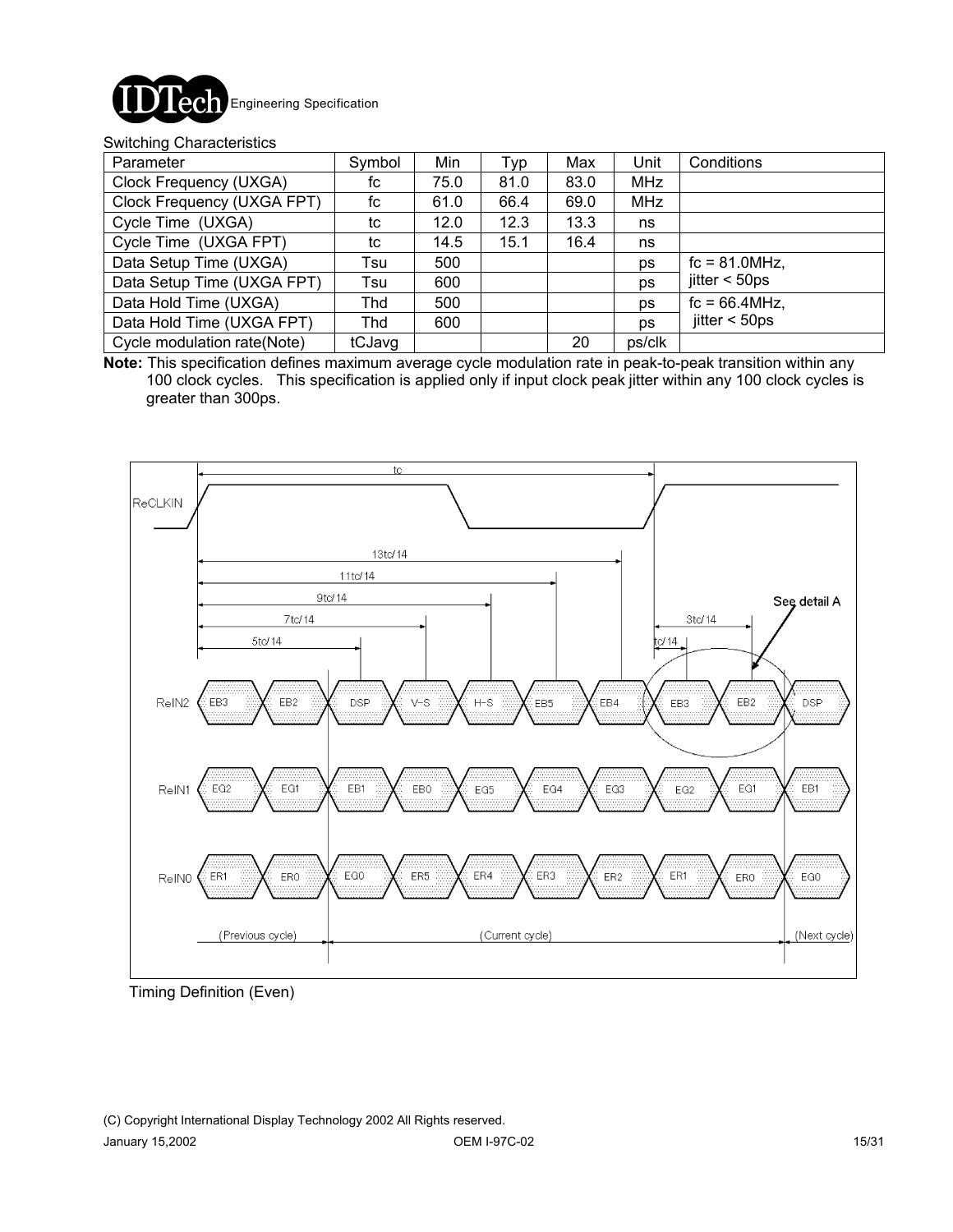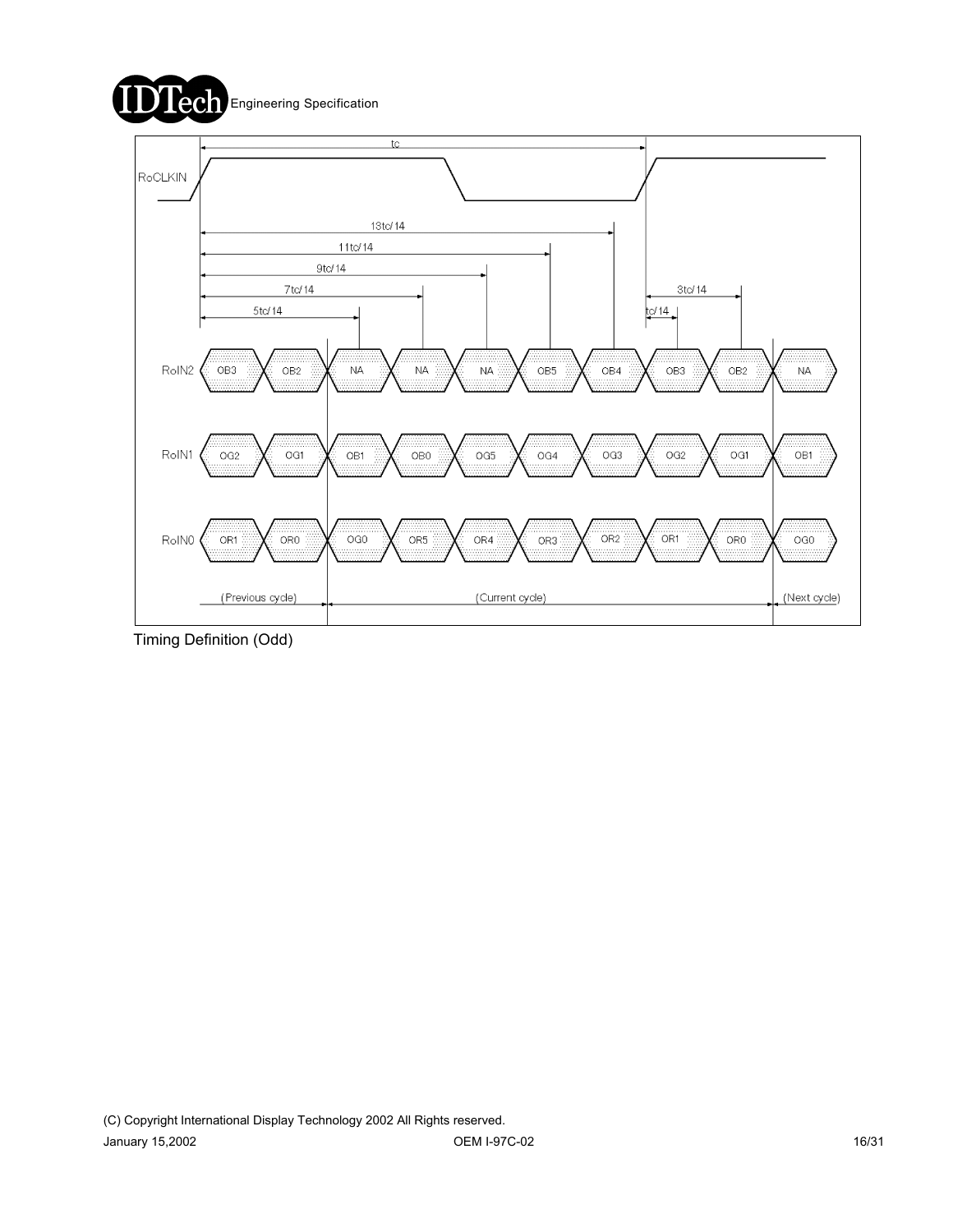

Timing Definition(detail A)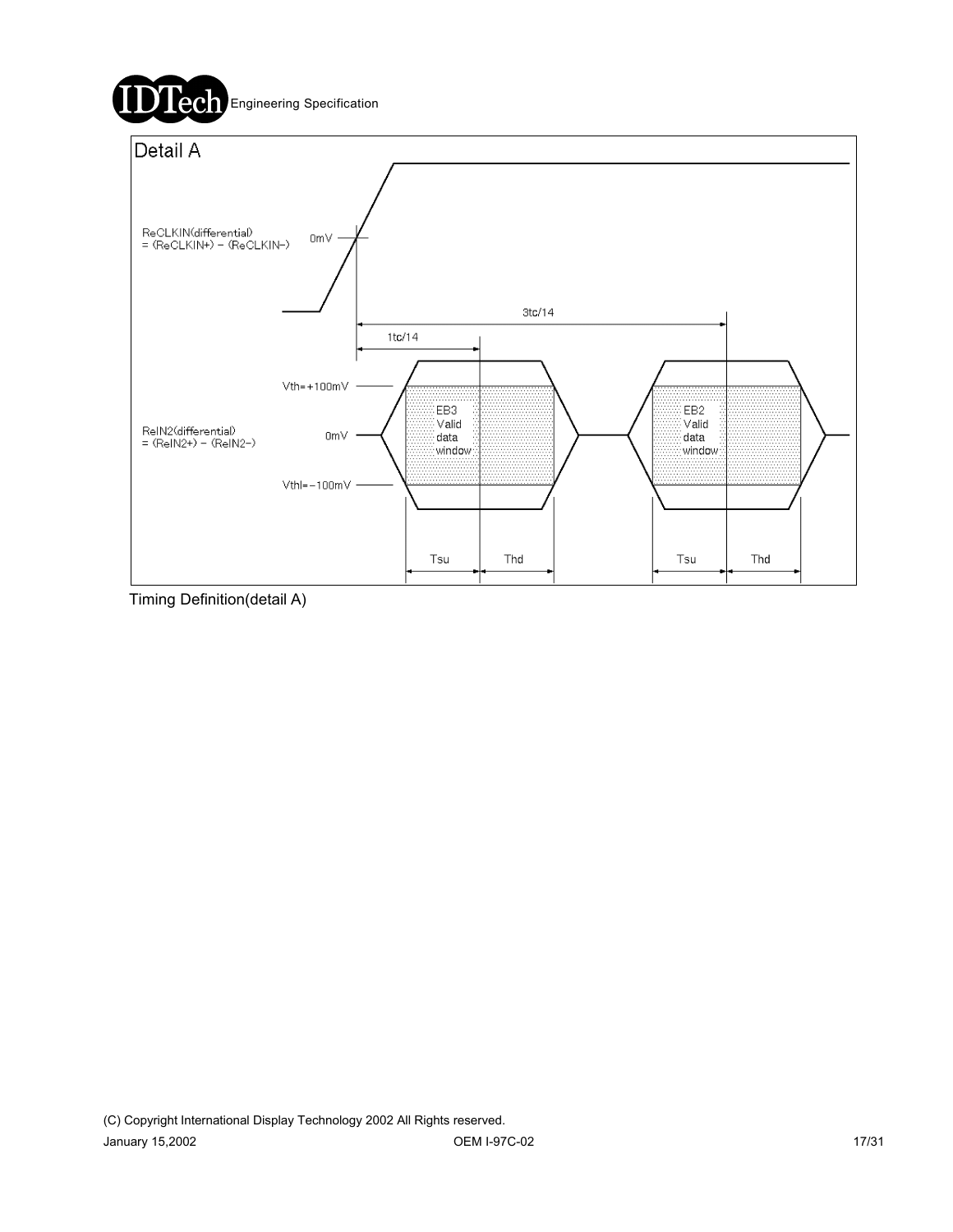

### **5.4.2 LVDS Receiver Internal Circuit**



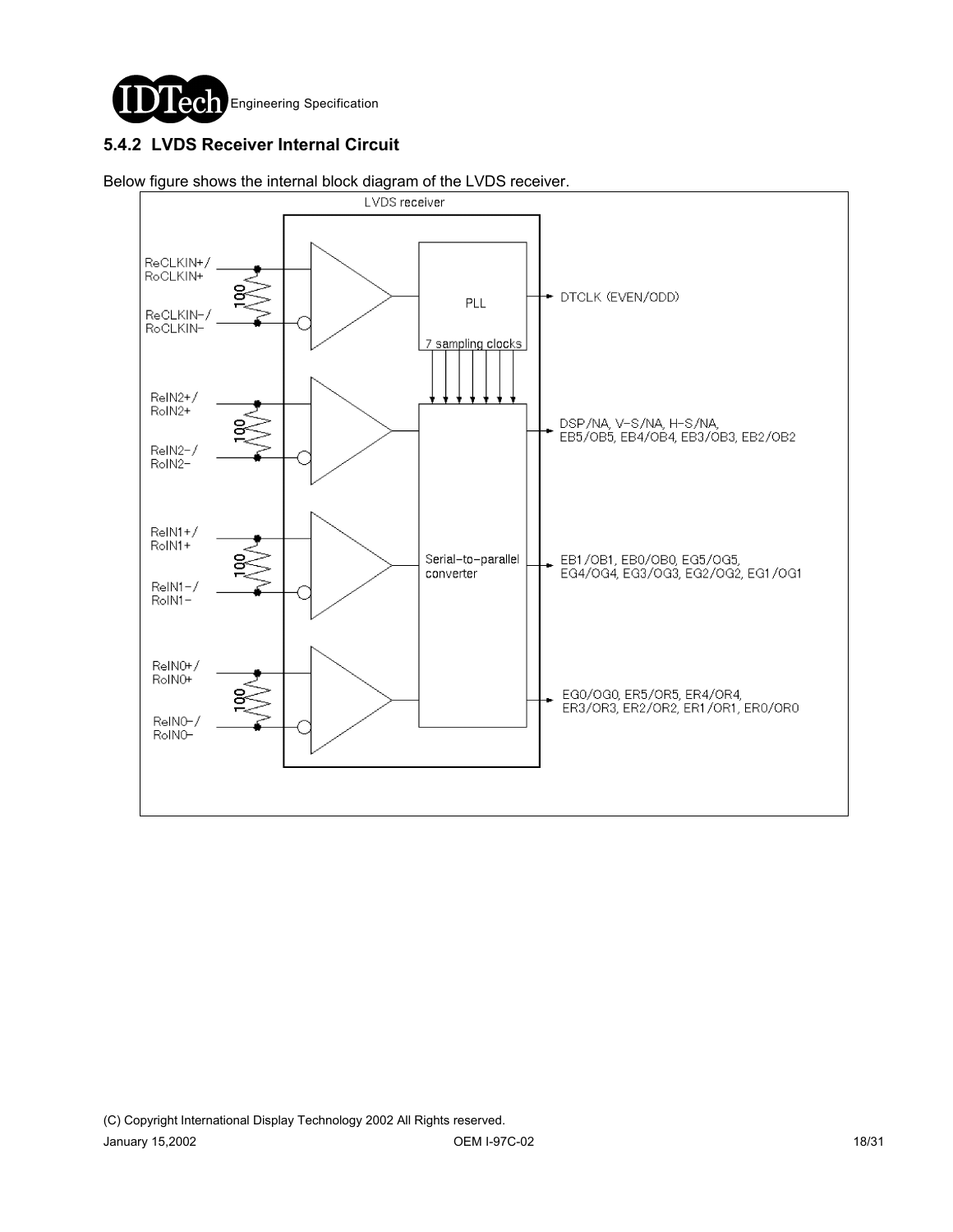

### **5.5 Signal for Lamp Connector**

| Pin# | <b>Signal Name</b> |
|------|--------------------|
|      | Lamp High Voltage  |
|      | Lamp Low Voltage   |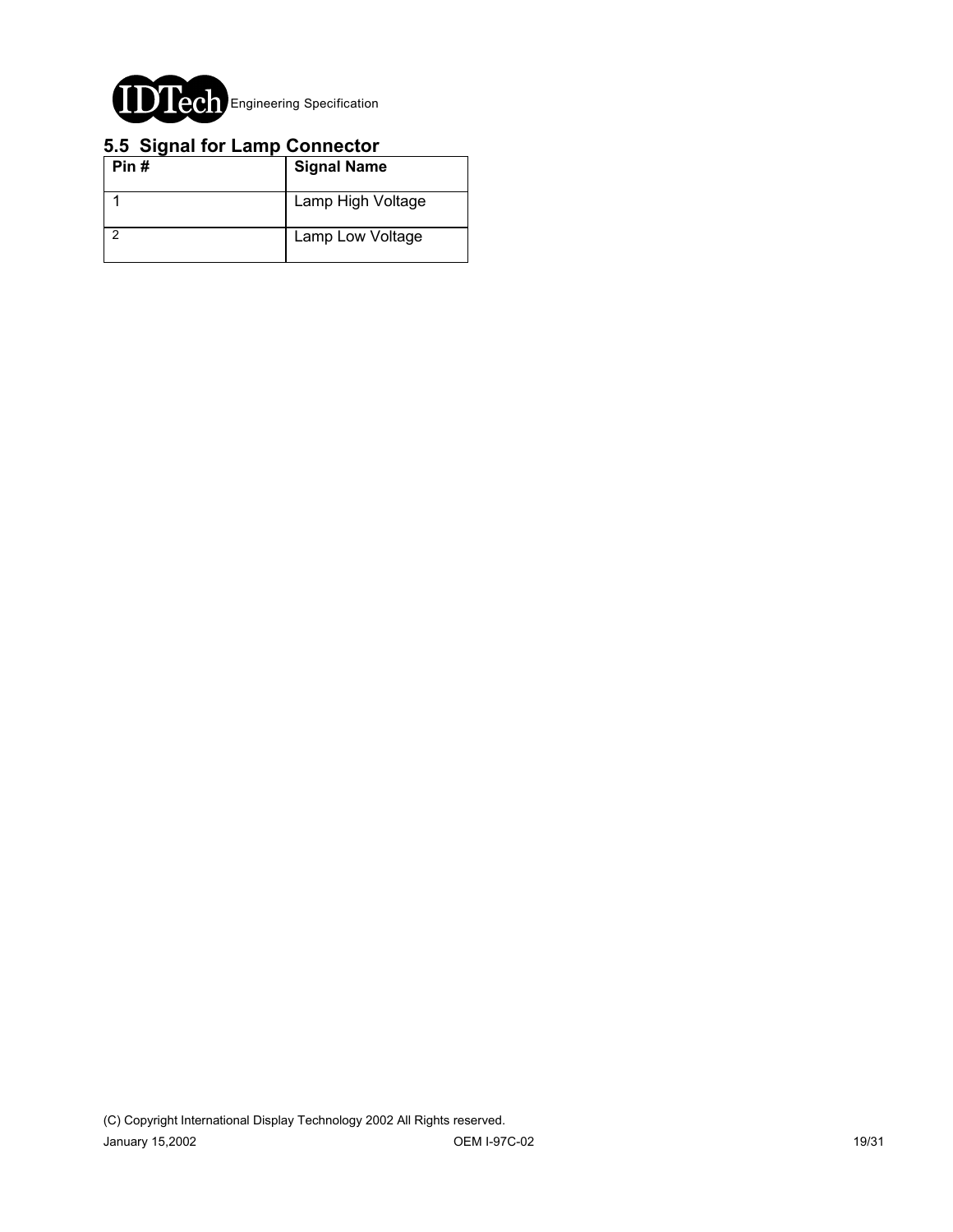

# **6.0 Pixel format image**

Following figure shows the relationship of the input signals and LCD pixel format image. Even and odd pair of RGB data are sampled at a time.

|             | Even<br>$\mathbf 0$       | Odd<br>1                          | Even<br>1598                   | Odd<br>1599            |  |
|-------------|---------------------------|-----------------------------------|--------------------------------|------------------------|--|
| 1st Line    | G  <br>${\sf R}$<br>B     | ${\mathsf G}$<br>${\sf R}$<br>ļВ. | ${\sf R}$<br>G<br>$\,$ B       | G<br>$\mathsf{R}$<br>B |  |
|             |                           |                                   |                                |                        |  |
|             |                           |                                   |                                |                        |  |
|             |                           |                                   |                                |                        |  |
|             |                           |                                   |                                |                        |  |
| 1200th Line | G <br>$\overline{R}$<br>B | G<br>${\sf R}$<br>B               | ${\sf R}$<br>G<br>$\, {\bf B}$ | G<br> B <br>R          |  |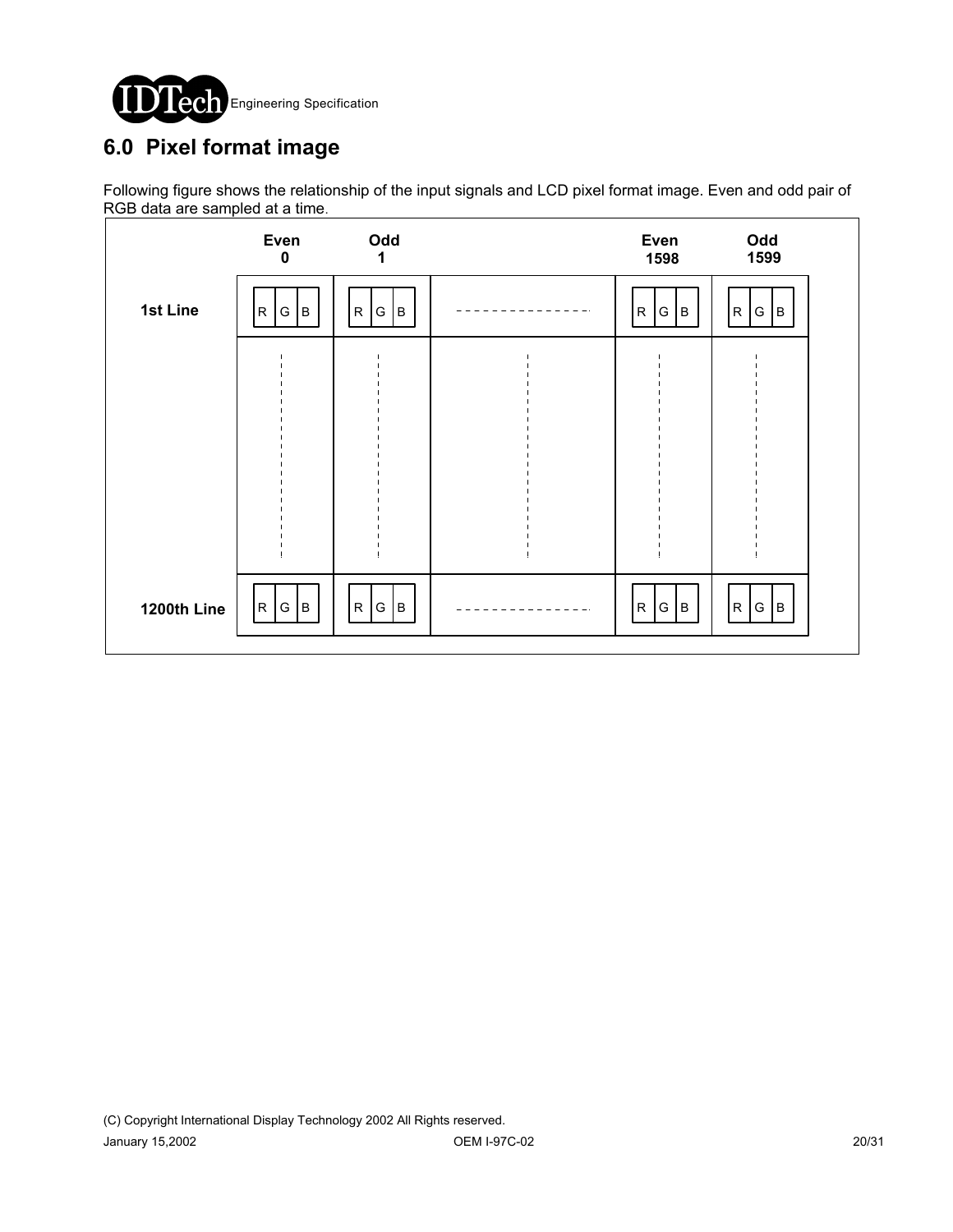

# **7.0 Parameter guide line for CFL Inverter**

| <b>PARAMETER</b>                                  | <b>MIN</b>               | <b>DP-1</b> | <b>DP-2</b> | <b>MAX</b> | <b>UNITS</b>      | <b>CONDITION</b>                     |
|---------------------------------------------------|--------------------------|-------------|-------------|------------|-------------------|--------------------------------------|
| White Luminance<br>(Center)<br>(5 Points average) |                          | 90<br>85    | 150<br>140  |            | cd/m <sup>2</sup> | $(Ta=25 deg.C)$                      |
| CFL current(ICFL)                                 | 3.0                      | 3.5         | 6.5         | 7.0        | mArms             | $(Ta=25 deg.C)$                      |
| CFL Frequency(FCFL)                               | 40                       |             |             | 60         | <b>KHz</b>        | $(Ta=25 deg.C)$<br>Note 1            |
| CFL Ignition Voltage(Vs)                          | 1,450                    |             |             |            | <b>Vrms</b>       | $(Ta= 0 deg.C)$<br>Note <sub>3</sub> |
| CFL Voltage (Reference)(VCFL)                     |                          | 745         | 645         |            | <b>Vrms</b>       | $(Ta=25 deg.C)$<br>Note <sub>2</sub> |
| CFL Power consumption(PCFL)                       | $\overline{\phantom{a}}$ | 2.7         | 4.4         |            | W                 | $(Ta=25 deg.C)$<br>Note <sub>2</sub> |

**Note 1:** CFL discharge frequency should be carefully determined to avoid interference between inverter and TFT LCD.

**Note 2:** Calculated value for reference (ICFL x VCFL = PCFL).

- **Note 3:** CFL inverter should be able to give out a power that has a generating capacity of over 1,450 voltage. Lamp units need 1,450 voltage minimum for ignition.
- **Note 4:** DP-1 and DP-2 are recommended Design Points.

\*1 All of characteristics listed are measured under the condition using the Test inverter.

- \*2 In case of using an inverter other than listed, it is recommended to check the inverter carefully. Sometimes, interfering noise stripes appear on the screen, and substandard luminance or flicker at low power may happen.
- \*3 In designing an inverter, it is suggested to check safety circuit very carefully. Impedance of CFL, for instance, becomes more than 1 [M ohm] when CFL is damaged.
- \*4 Generally, CFL has some amount of delay time after applying kick-off voltage. It is recommended to keep on applying kick-off voltage for 1 [Sec] until discharge.
- \*5 CFL discharge frequency must be carefully chosen so as not to produce interfering noise stripes on the screen.
- \*6 Reducing CFL current increases CFL discharge voltage and generally increases CFL discharge frequency. So all the parameters of an inverter should be carefully designed so as not to produce too much leakage current from high-voltage output of the inverter.
- \*7 It should be employed the inverter which has 'Duty Dimming', if ICFL is less than 4mA.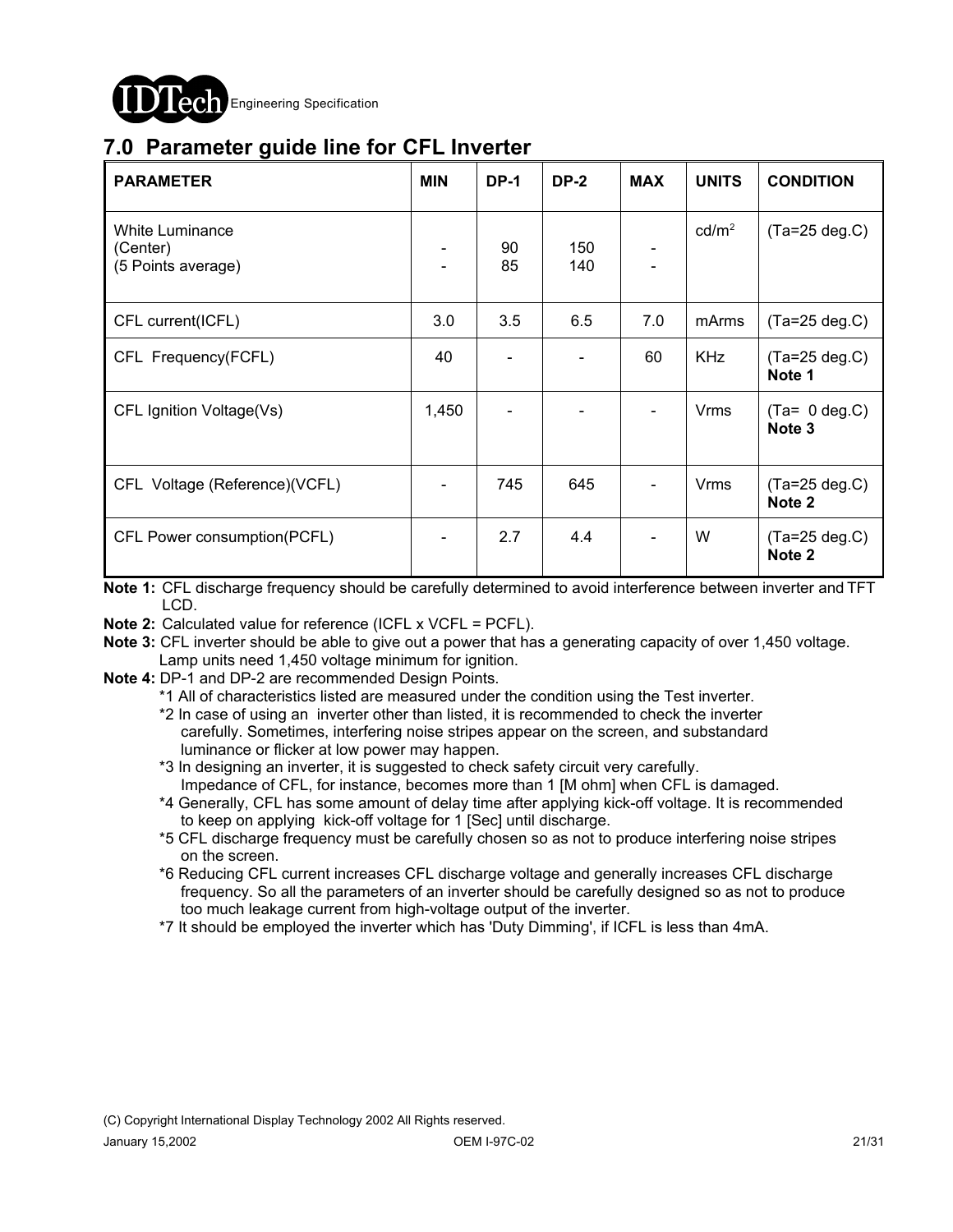

The following chart is CFL current versus the luminance for your reference.

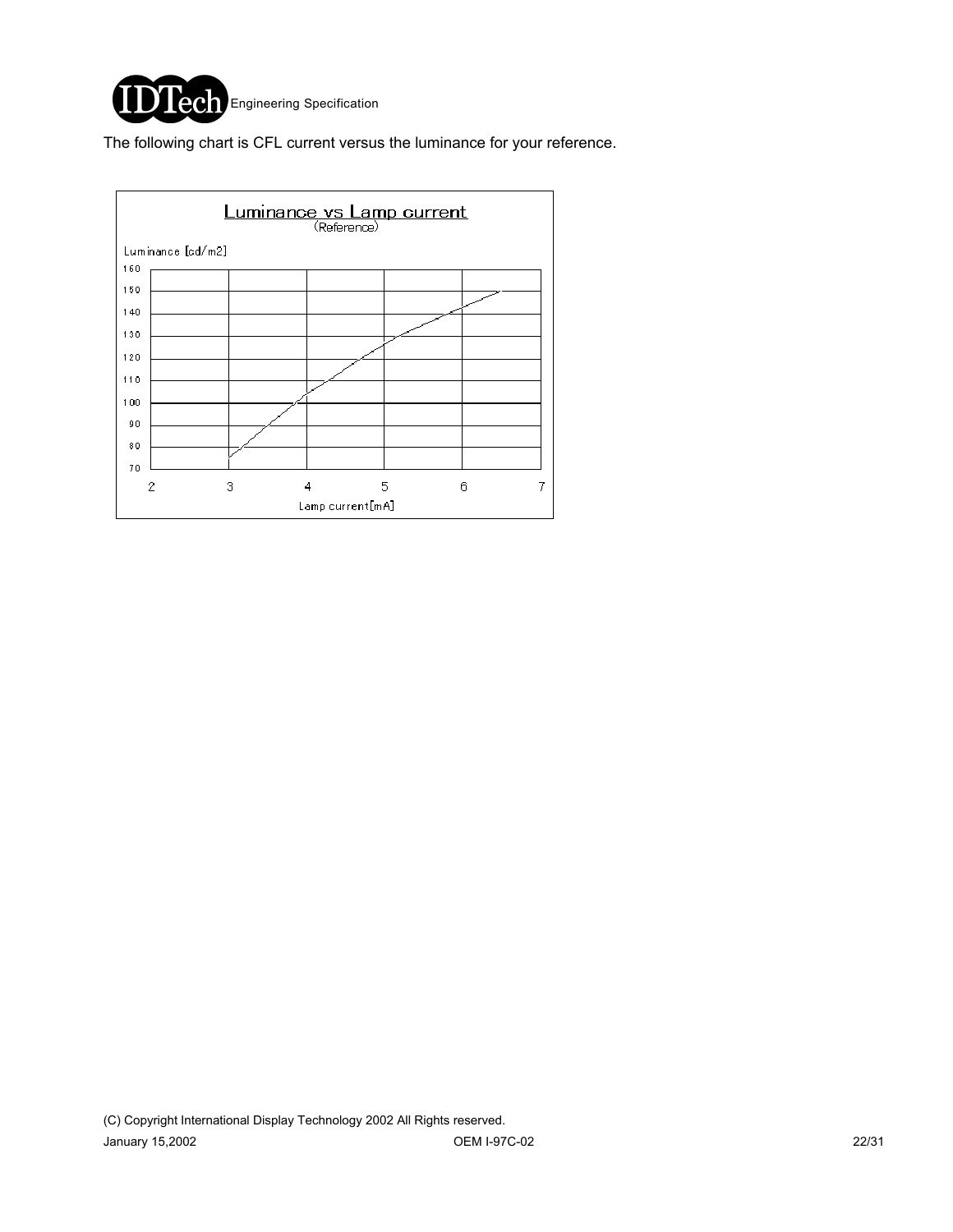

## **8.0 Interface Timings**

Basically, interface timings described here is not actual input timing of LCD module but output timing of SN75LVDS86(Texas Instruments) or equivalent.

### **8.1 Timing Characteristics**

### **(VESA UXGA Mode)**

| Signal       | Item                  | Symbol       | MIN.            | TYP.  | MAX.  | Unit    |
|--------------|-----------------------|--------------|-----------------|-------|-------|---------|
| <b>DTCLK</b> | Freqency              | Fdck         | 75.0            | 81.0  | 83.0  | [MHz]   |
|              |                       | <b>Tck</b>   | 12.0            | 12.3  | 13.3  | [ns]    |
| +V-Sync      | <b>Frame Rate</b>     | Fv           |                 | 60.0  |       | [Hz]    |
|              |                       | Tv           |                 | 16.67 |       | [ms]    |
|              |                       | Nv           | 1208            | 1250  | 2046  | [lines] |
|              | <b>V-Active Level</b> | Tva          | 13.33           | 40.0  | 839.8 | [us]    |
|              |                       | Nva          | 1               | 3     | 63    | [lines] |
|              | V-Back Porch          | <b>Nvb</b>   | $6\phantom{1}6$ | 46    | 125   | [lines] |
|              | V-Front Porch         | Nvf          | 1               | 1     | 125   | [lines] |
| +DSPTMG      | V-Line                | m            |                 | 1200  |       | [lines] |
| +H-Sync      | Scan Rate             | Fh           |                 | 75.0  |       | [KHz]   |
|              |                       | Th           |                 | 13.33 |       | [usec]  |
|              |                       | Nh           | 1024            | 1080  | 2047  | [Tck]   |
|              | <b>H-Active Level</b> | Tha          |                 | 1.185 |       | [usec]  |
|              |                       | Tha          | 8               | 96    | 255   | [Tck]   |
|              | H-Back Porch          | Thb          | 8               | 152   | 511   | [Tck]   |
|              | <b>H-Front Porch</b>  | <b>Thf</b>   | 8               | 32    |       | [Tck]   |
| +DSPTMG      | Display               | Thd          |                 | 9.877 |       | [usec]  |
| +DATA        | Data Even/Odd         | $\mathsf{n}$ |                 | 1600  |       | [dots]  |

Note:Both positive Hsync and positive Vsync polarity is recommended.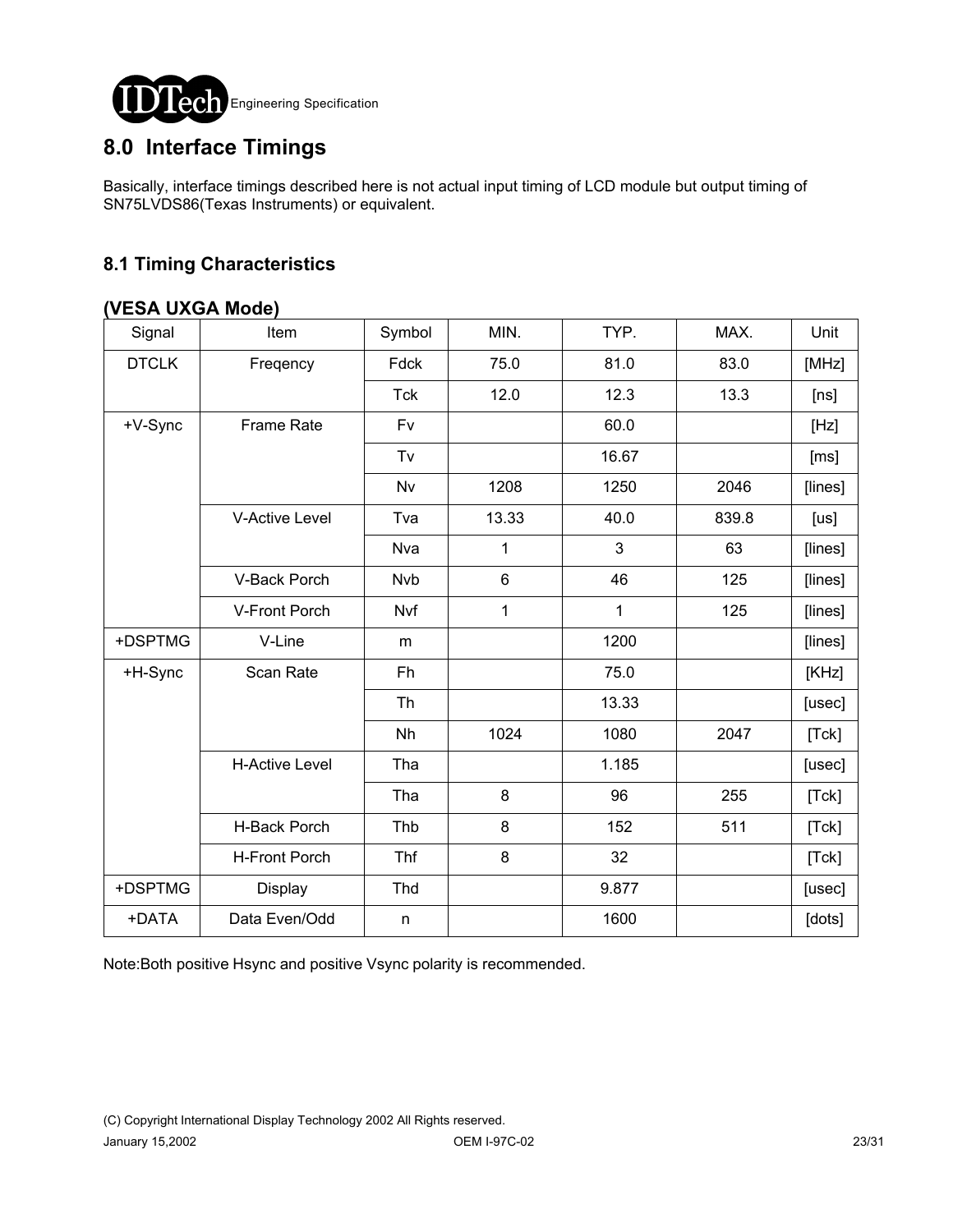

### **(VESA UXGA FPT Mode)**

| Signal       | Item                  | Symbol     | MIN. | TYP.   | MAX. | Unit    |
|--------------|-----------------------|------------|------|--------|------|---------|
| <b>DTCLK</b> | Freqency              | Fdck       | 61.0 | 66.4   | 69.0 | [MHz]   |
|              |                       | <b>Tck</b> | 14.5 | 15.1   | 16.4 | [ns]    |
| +V-Sync      | <b>Frame Rate</b>     | Fv         |      | 60.0   |      | [Hz]    |
|              |                       | Tv         |      | 16.67  |      | [ms]    |
|              |                       | <b>Nv</b>  | 1208 | 1214   | 2046 | [lines] |
|              | <b>V-Active Level</b> | Tva        | 13.7 | 13.7   |      | [us]    |
|              |                       | Nva        | 1    | 1      | 63   | [lines] |
|              | V-Back Porch          | Nvb        | 1    | 1      | 125  | [lines] |
|              | V-Front Porch         | Nvf        | 3    | 12     | 125  | [lines] |
| +DSPTMG      | V-Line                | m          |      | 1200   |      | [lines] |
| +H-Sync      | Scan Rate             | Fh         |      | 73.0   |      | [KHz]   |
|              |                       | Th         |      | 13.74  |      | [usec]  |
|              |                       | Nh         | 873  | 912    | 1023 | [Tck]   |
|              | <b>H-Active Level</b> | Tha        |      | 0.121  |      | [usec]  |
|              |                       | Tha        | 8    | 8      | 255  | [Tck]   |
|              | H-Back Porch          | Thb        | 8    | 56     | 511  | [Tck]   |
|              | <b>H-Front Porch</b>  | <b>Thf</b> | 8    | 48     |      | [Tck]   |
| +DSPTMG      | Display               | Thd        |      | 12.053 |      | [usec]  |
| +DATA        | Data Even/Odd         | n          |      | 1600   |      | [dots]  |

Note:Both positive Hsync and positive Vsync polarity is recommended.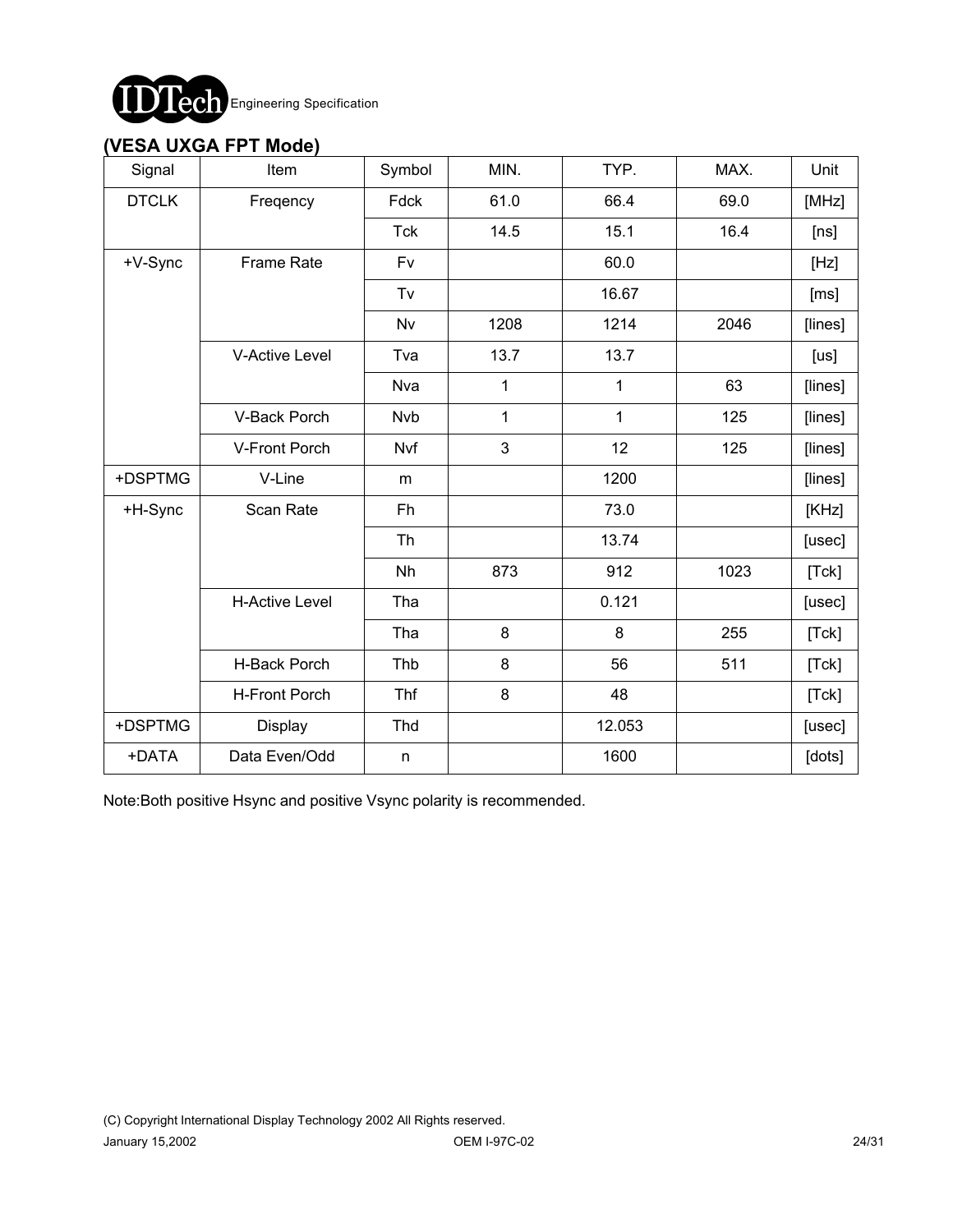

### **8.2 Timing Definition**

Basically, dor count described here is not actual input dot count of LCD module.

#### **(VESA UXGA Mode)**

#### Typical Vertical Timing Table

| Support mode              | Tyblk<br>Vertical<br><b>Blanking</b> | m<br><b>Active Field</b> | <b>Tvf VSYNC</b><br><b>Front Porch</b> | Tv.Nv<br>Frame<br>Time | Tva<br><b>VSYNC</b><br>Width | Tvb<br><b>VSYNC</b><br><b>Back Porch</b> |
|---------------------------|--------------------------------------|--------------------------|----------------------------------------|------------------------|------------------------------|------------------------------------------|
| 1600 x 1200 at 60Hz       | $0.667$ ms                           | 16,000 ms                | $0.013$ ms                             | 16.667 ms              | $0.040$ ms                   | $0.613$ ms                               |
| (H line rate : $13.3$ us) | $(50$ lines)                         | (1200 lines)             | line)                                  | (1250 lines)           | $(3$ lines)                  | $(46$ lines)                             |

Typical Horizontal Timing Table

| Support mode                                           | Thblk<br>Horizontal<br><b>Blanking</b> | Thd<br><b>Active Field</b> | Thf<br><b>HSYNC</b><br><b>Front Porch</b> | Th.Nh<br>H Line<br>Time    | Tha<br><b>HSYNC</b><br>Width | Thb<br><b>HSYNC</b><br><b>Back Porch</b> |
|--------------------------------------------------------|----------------------------------------|----------------------------|-------------------------------------------|----------------------------|------------------------------|------------------------------------------|
| 1600 x 1200<br>Dotclock: 162.000<br>MHz (81.000MHz x2) | 3.457 us<br>$(560$ dots)               | 9.877 us<br>(1600 dots)    | $0.395$ us<br>$(64$ dots)                 | 13.333 us<br>$(2160$ dots) | 1.185 us<br>(192 dots)       | 1.877 us<br>$(304$ dots)                 |

#### **(VESA UXGA FPT Mode)**

#### Typical Vertical Timing Table

| Support mode              | Tvblk<br>Vertical<br><b>Blanking</b> | m<br><b>Active Field</b> | <b>Tvf VSYNC</b><br><b>Front Porch</b> | Tv.Nv<br>Frame<br>Time | Tva<br><b>VSYNC</b><br>Width | Tvb<br><b>VSYNC</b><br><b>Back Porch</b> |
|---------------------------|--------------------------------------|--------------------------|----------------------------------------|------------------------|------------------------------|------------------------------------------|
| 1600 x 1200 at 60Hz       | $0.192$ ms                           | 16.440 ms                | $0.164$ ms                             | 16.632 ms              | $0.014$ ms                   | $0.014$ ms                               |
| (H line rate : $13.7$ us) | $(14$ lines)                         | (1200 lines)             | $(12$ line)                            | $(1214$ lines)         | $(1$ line)                   | $(1$ line)                               |

#### Typical Horizontal Timing Table

| Support mode                                          | Thblk<br>Horizontal<br><b>Blanking</b> | Thd<br><b>Active Field</b> | Thf<br><b>HSYNC</b><br><b>Front Porch</b> | Th.Nh<br>H Line<br>Time    | Tha<br><b>HSYNC</b><br>Width | Thb<br><b>HSYNC</b><br><b>Back Porch</b> |
|-------------------------------------------------------|----------------------------------------|----------------------------|-------------------------------------------|----------------------------|------------------------------|------------------------------------------|
| 1600 x 1200<br>Dotclock: 132.75 MHz<br>(66.375MHz x2) | 1.687 us<br>$(224$ dots)               | 12.053 us<br>(1600 dots)   | 0.723 us<br>$(96$ dots)                   | 13.740 us<br>$(1824$ dots) | $0.121$ us<br>$(16$ dots)    | 0.844 us<br>$(112$ dots)                 |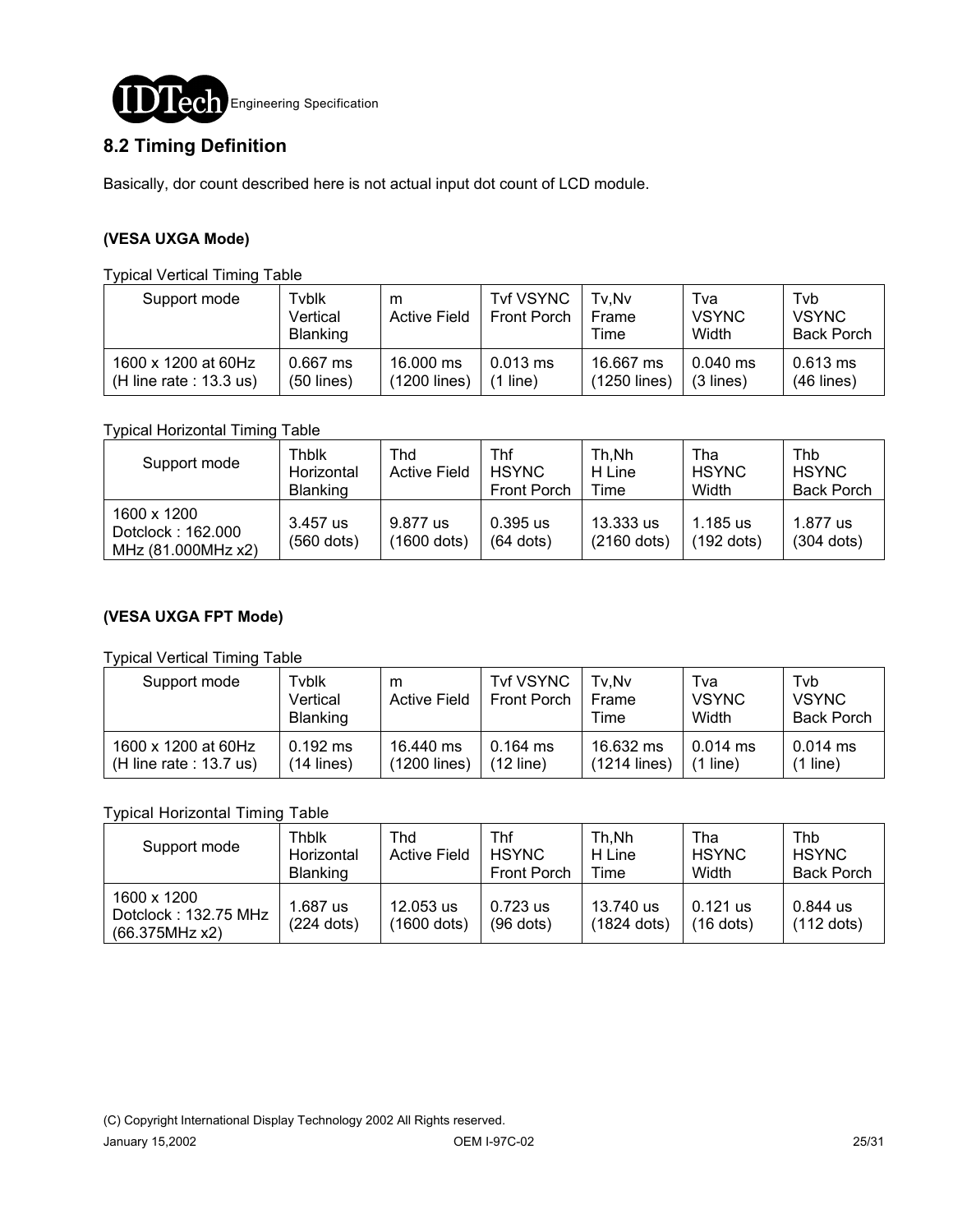



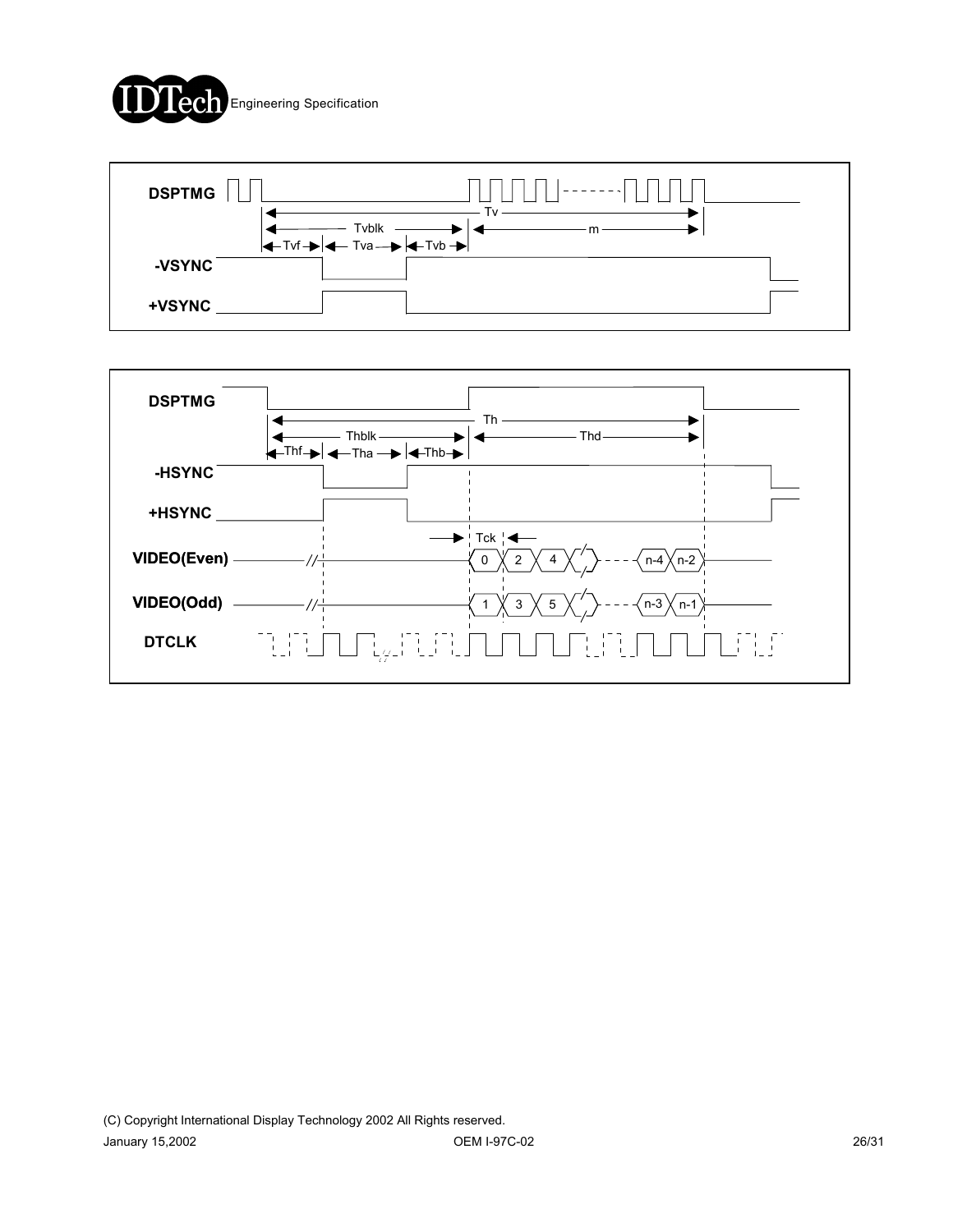

# **9.0 Power Consumption**

Input power specifications are as follows;

| <b>SYMBOL</b> | <b>PARAMETER</b>                            | Min | Typ | Max | <b>UNITS</b> | <b>CONDITION</b>                   |
|---------------|---------------------------------------------|-----|-----|-----|--------------|------------------------------------|
| <b>VDD</b>    | Logic/LCD Drive<br>Voltage                  | 3.0 | 3.3 | 3.6 | [V]          | Load Capacitance 68uF              |
| <b>PDD</b>    | <b>VDD Power</b>                            |     |     | 3.4 | [W]          | MAX. Pattern,<br>VDD=3.6[V]        |
| <b>PDD</b>    | <b>VDD Power</b>                            |     | 2.4 |     | [W]          | All Black Pattern,<br>$VDD=3.3[V]$ |
| <b>IDD</b>    | <b>VDD Current</b>                          |     |     | 940 | [MA]         | MAX Pattern,<br>VDD=3.0[V]         |
| <b>IDD</b>    | <b>VDD Current</b>                          |     | 730 |     | [MA]         | All Black Pattern,<br>$VDD=3.3IVI$ |
| VDDrp         | Allowable Logic/LCD<br>Drive Ripple Voltage |     |     | 100 | $[mVp-p]$    |                                    |
| <b>VDDns</b>  | Allowable Logic/LCD<br>Drive Ripple Noise   |     |     | 100 | $[mVp-p]$    |                                    |

**Note:**Max Pattern:2 dot Vertical sub-pixel stripe.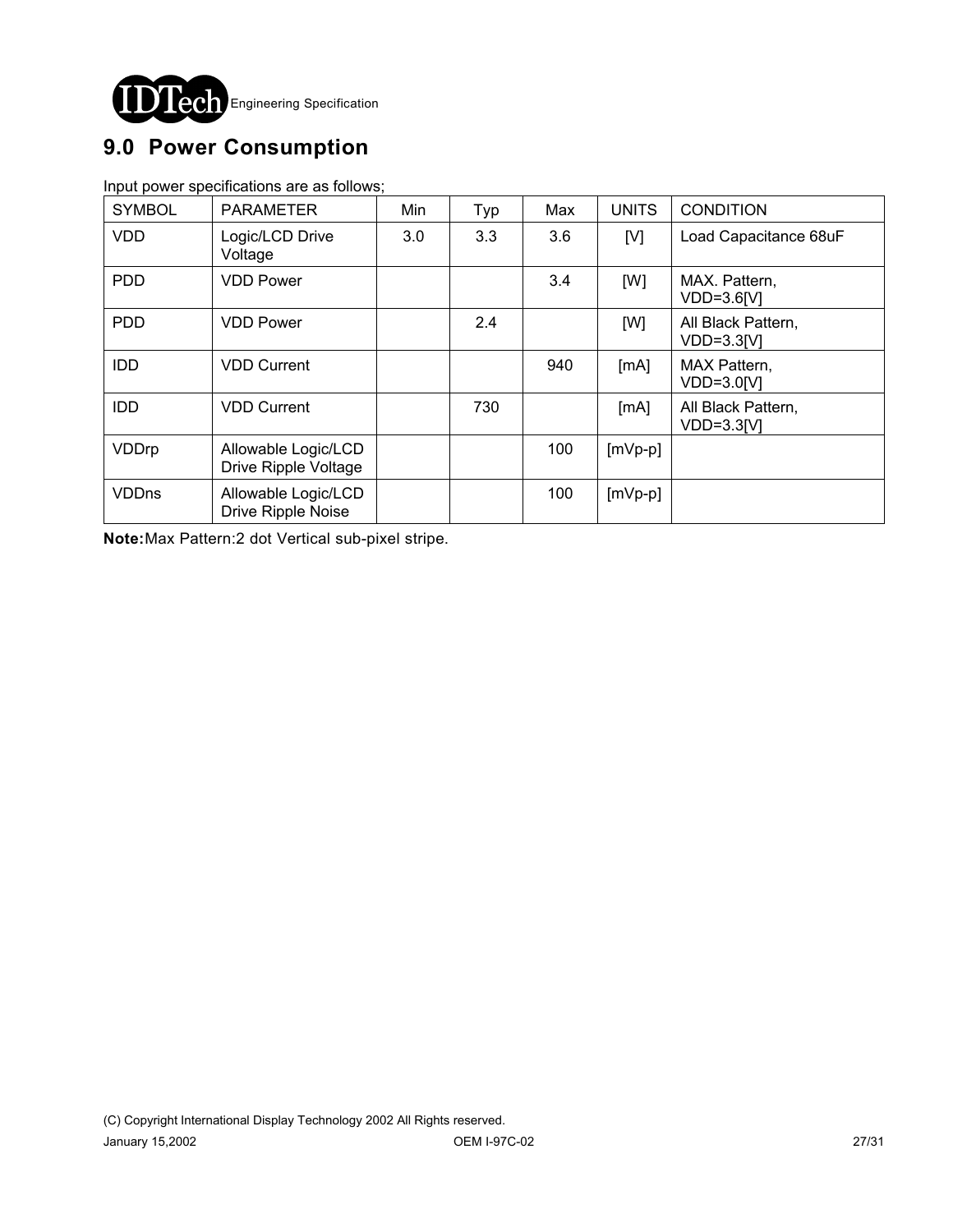

# **10.0 Power ON/OFF Sequence**

VDD power and lamp on/off sequence is as follows. Interface signals are also shown in the chart. Signals from any system shall be Hi-Z state or low level when VDD is off.

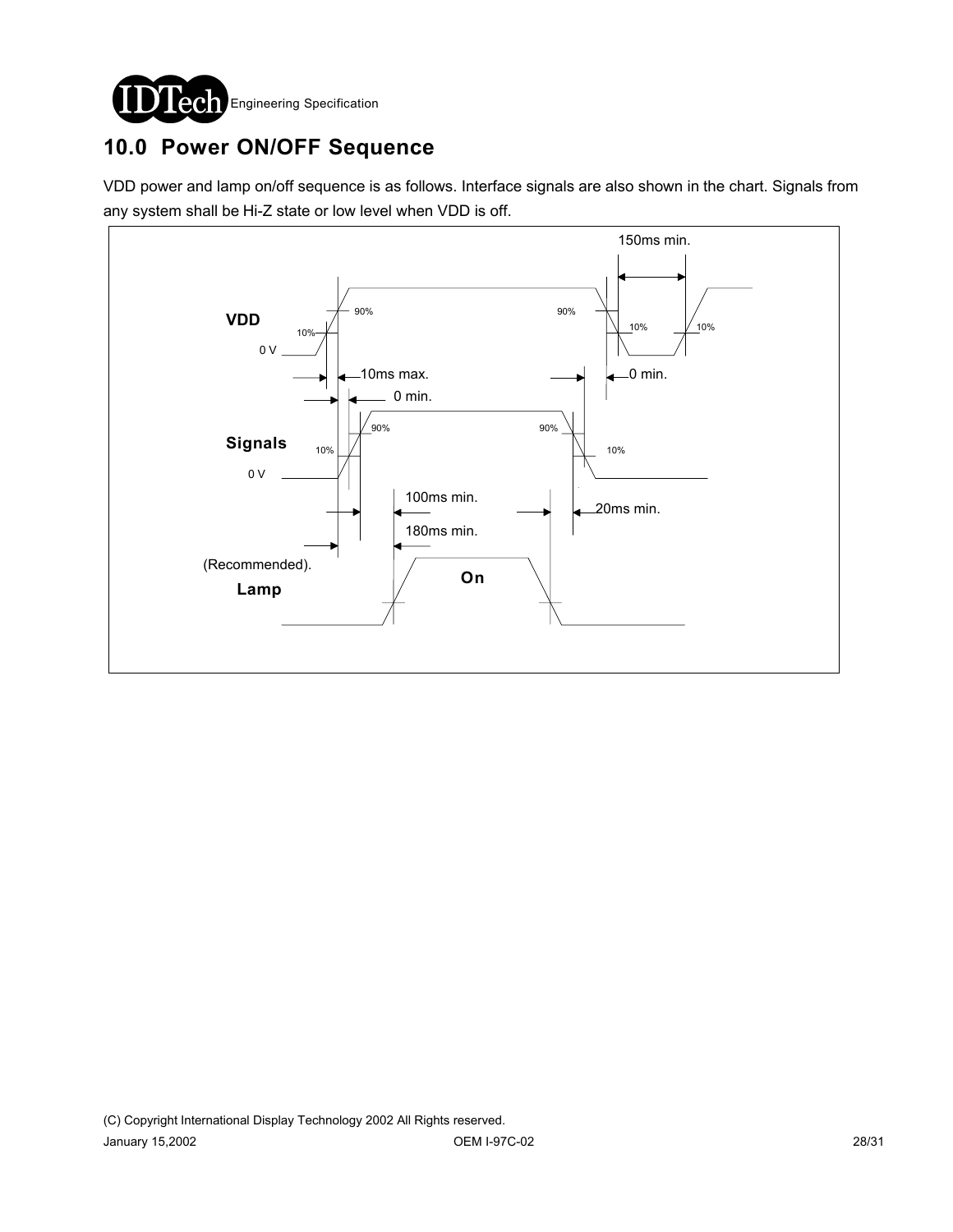

## **11.0 Mechanical Characteristics**

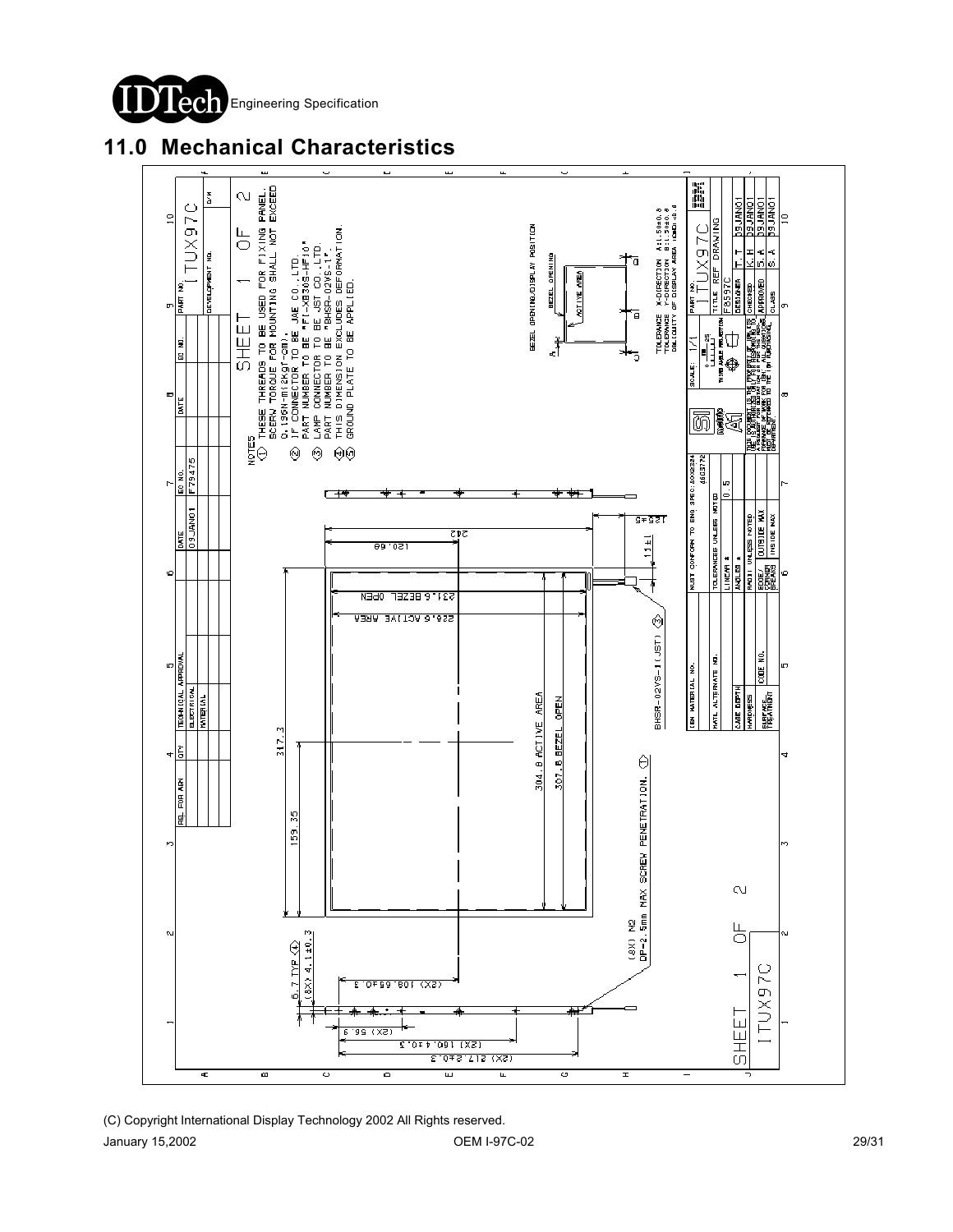